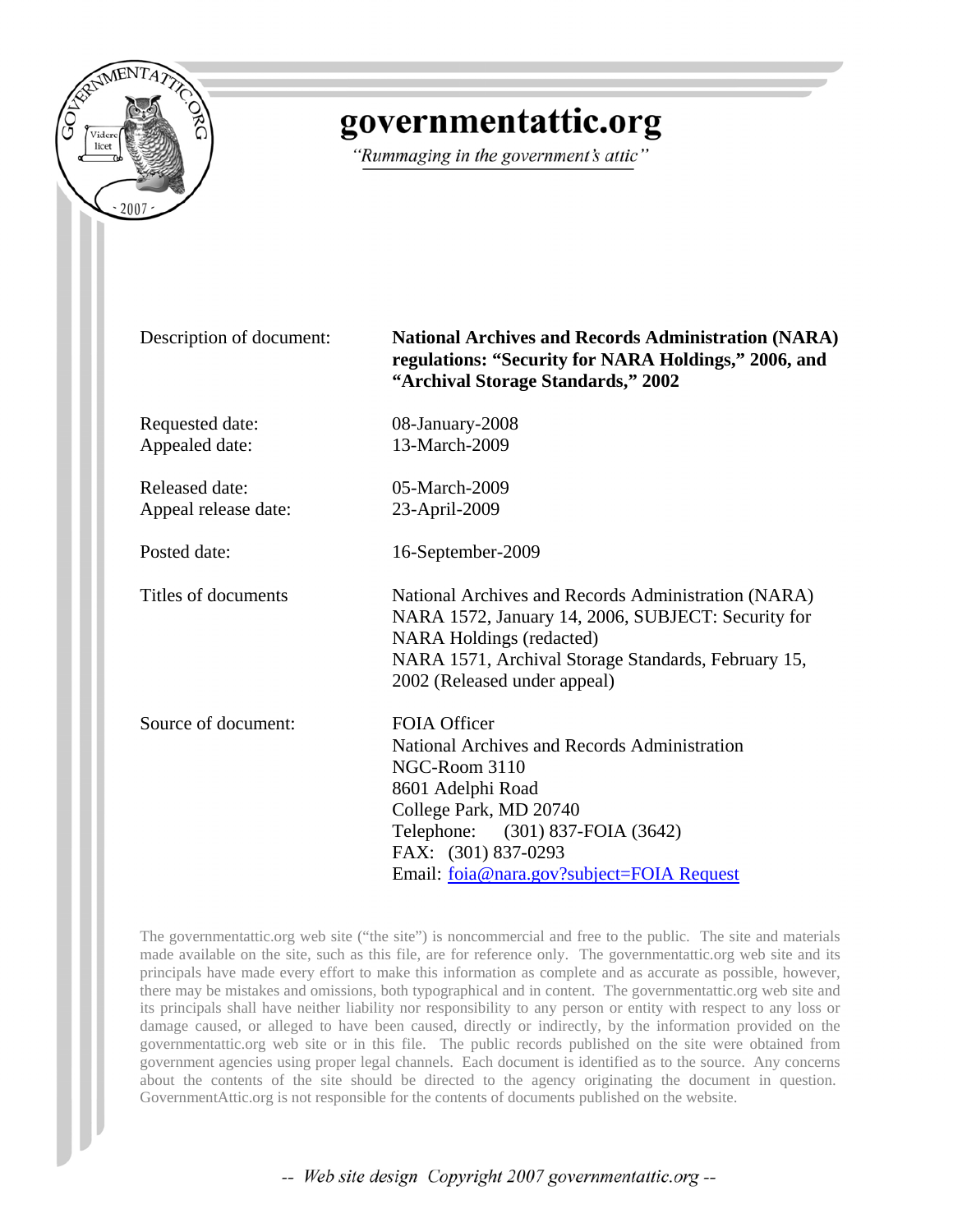National Archives and Records Administration



8601 Adelphi Road College Park, Maryland 20740-6001

March 5, 2009

### Re: Freedom of Information Act Request NGC09-046

This is in response to your Freedom of Information Act (FOIA) request of January 8, 2009, for "a copy of descriptive documents concerning the NARA 'Treasure Vault' and its purposes and history." Your request was received in this office on January 13, 2009, and assigned tracking number NGC09-046. We apologize in our delay in responding to you.

NARA does not have a specific "Treasure Vault." A number of NARA facilities have specially protected areas that house records or materials that have been identified as needing a higher level of control. These specially protected areas have been referred to as "vaults" or "treasure vaults" in some NARA issuances.

. For your information, we have provided you with NARA 1572, Part 2, that discusses Security for NARA holdings. There are 12 pages responsive to your request. Eight pages are being withheld in part and released in part pursuant to 5 U.S.C. 552(b)(2)(high), "risk of circumvention," and/or 5 U.S.C 552 (b)(2)(low), "internal matters of a trivial nature,"and are included with redactions. The remaining four pages are being released to you in full and are included in this request.

If you are not satisfied with our action on this request, you have the right to file an administrative appeal. Address your appeal to the Deputy Archivist (ND), National Archives and Records Administration, College Park, Maryland 20740. Your appeal should be received within 35 calendar days of the date of this letter and it should explain why you think this response does not meet the requirements of the FOIA. Both the letter and the envelope should be clearly marked "Freedom of Information Act Appeal." All correspondence should reference the tracking number NGC09-046.

Please let us know if we may be of further assistance.

Sincerely,  $\theta$ ,

**AY OLIN** Deputy FOIA Officer Office of General Counsel

Enclosures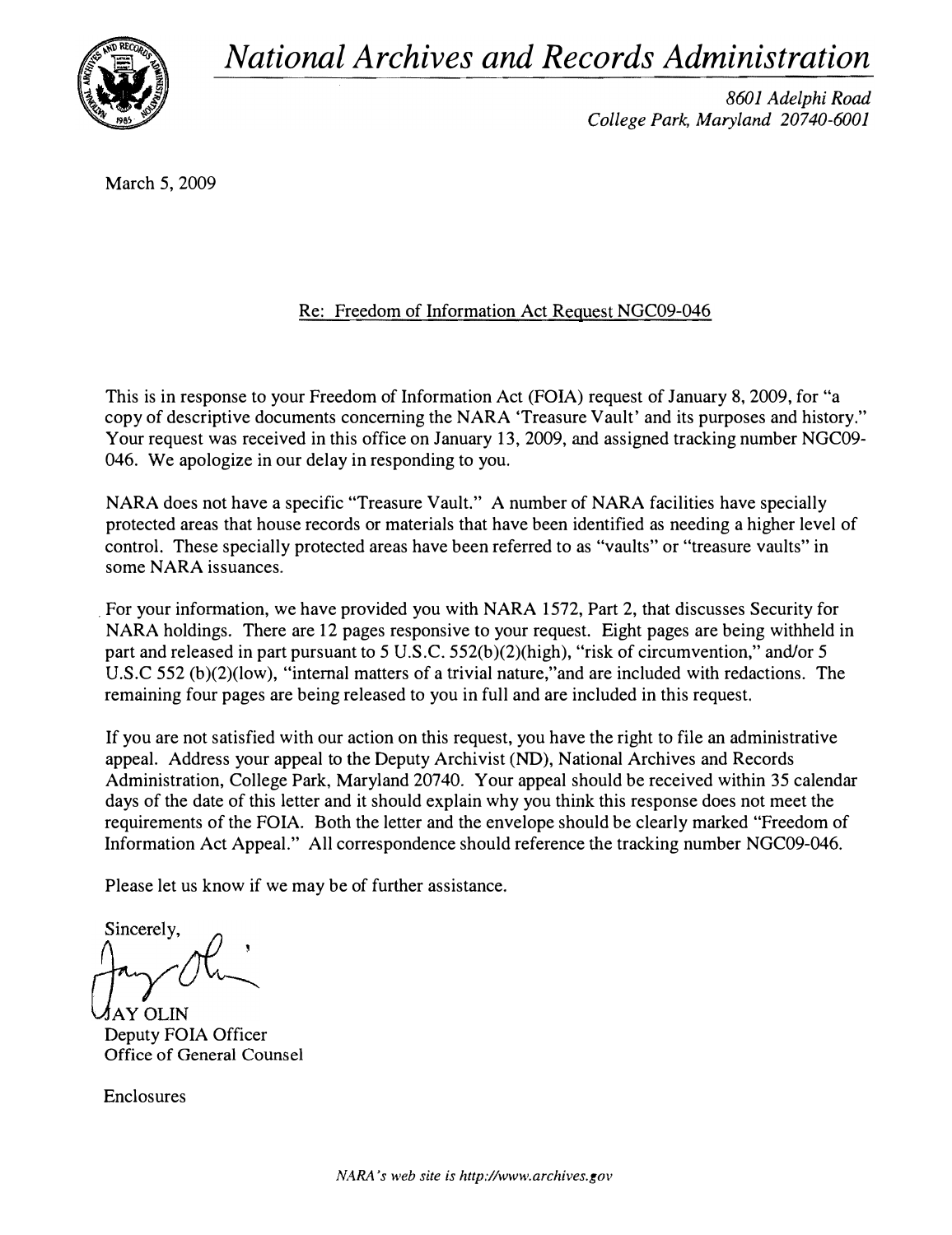## National Archives and Records Administration

NARA 1572 January 14, 2006

SUBJECT: Security for NARA Holdings

TO: Office Heads, Staff Directors, ISOO, NHPRC, OIO

Purpose of this transmittal memo. This transmits a directive that outlines the policy on security for NARA holdings, including those needing special protection, and procedures that staff must use to implement the policy.

Why are we issuing this directive? This directive informs staff, particularly in the Office of Records Services—Washington, DC (NW), the Office of Regional Records Services (NR), and the Office of Presidential Libraries (NL), of measures NARA must take to protect materials in the National Archives of the United States.

Cancelled directives. This directive cancels ARCHIVES 1400, CHOE 4, Chapter 8, Part 4.

ALLEN WEINSTEIN Archivist of the United States

Attachment

 $\mathbf{v}_{\mathrm{in}}$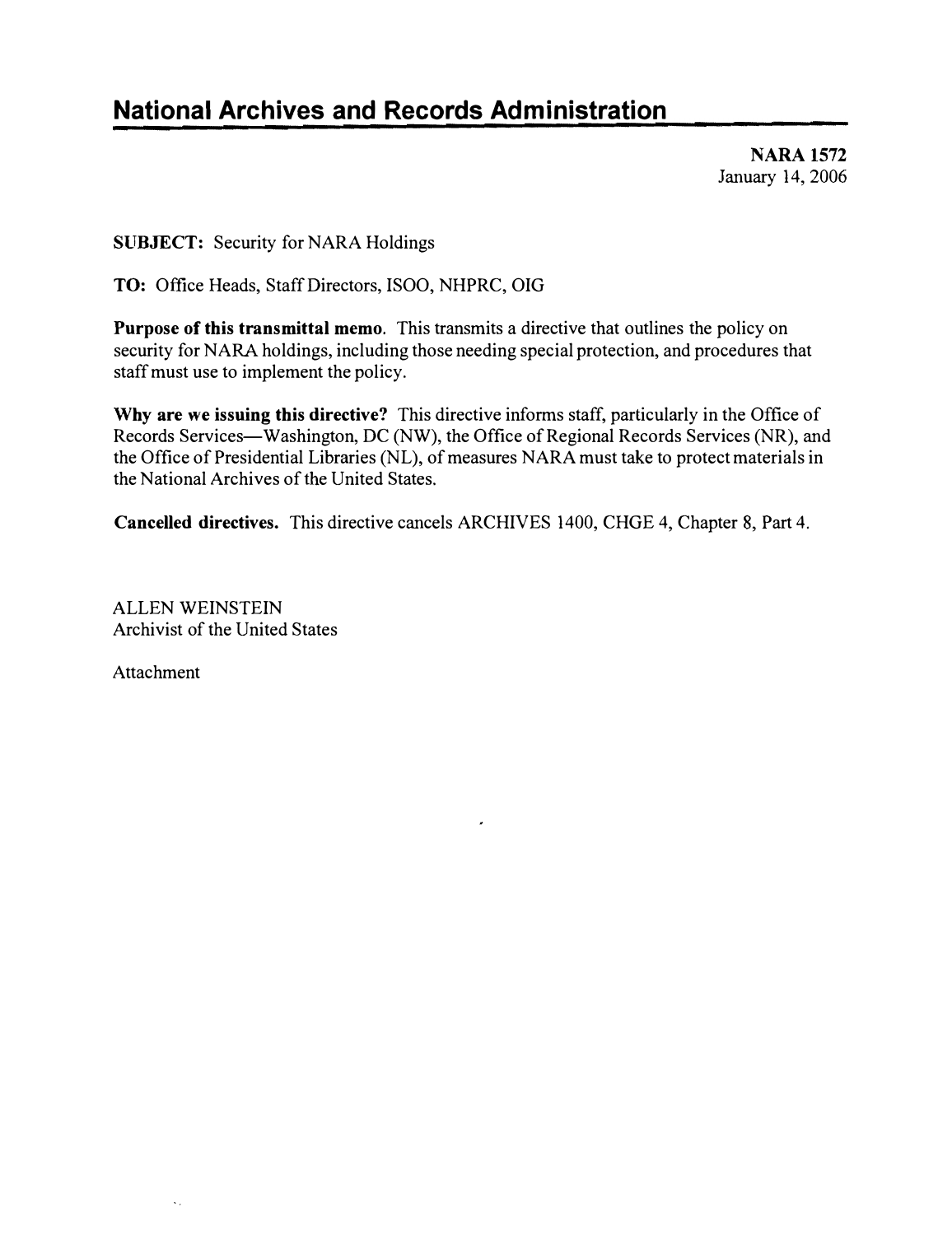NARA 1572 January 14,2006

### SUBJECT: Security for NARA Holdings

### 1572.1 What is the purpose of this directive?

This directive specifies NARA's policy on security for NARA holdings, especially archival materials needing special protection, and the procedures for implementing the policy.

### 1572.2 What are the authorities for this directive?

18 U.S.C. 2071, 44 U.S.C. 2107,44 U.S.c. 2111,44 U.S.C. 2111note, 44 U.S.C. 2112,44 U.S.C. 2118, 44 U.S.C. 2202, 44 U.S.C. 2207,44 U.S.C. 2905(a), and 44 U.S.C. 3106.

### 1572.3 What NARA holdings are covered by this directive?

a. This directive covers Federal records, Presidential and Vice Presidential records, Nixon Presidential historical materials, and donated historical materials, including artifacts, in the National Archives of the United States regardless of their location. This directive also covers records of the U.S. Senate, U.S. House of Representatives, Architect of the Capitol, and the U.S. Supreme Court that NARA maintains and preserves.

b. This directive does not apply to classified national security information. Other NARA policy directives and guidance apply to the access and handling of classified national security information, records of concern, or the handling of incumbent Presidential gifts. These include: Interim Guidance 202-1, NARA Information Security Program; Interim Guidance 1600- 3, Access to Archival Materials in the Context of Concern about Terrorism; Interim Guidance 1600-5, Access to Materials Containing Classified Information in NARA Research Rooms by Non-Governmental Persons; Life Cycle Controls for Presidential Artifacts; and our regulations at 36 CFR part 1275.

### 1572.4 Responsibilities

a. All staff working with NARA holdings are responsible for properly securing them during storage and use.

(1) Staff must report the compromise of holdings storage areas or the discovery of theft, damaged, missing, or vandalized holdings to their immediate supervisor.

(2) The supervisor determines, generally within 24 hours, whether to further report compromise of storage space, theft, damage, or vandalism to the division and office level in the Washington, DC, area, or their equivalents in the regional archives and Presidential libraries. Before reporting further, supervisors must try to determine the following:

stack after use?

(a) Have the materials been misfiled when placing them back in the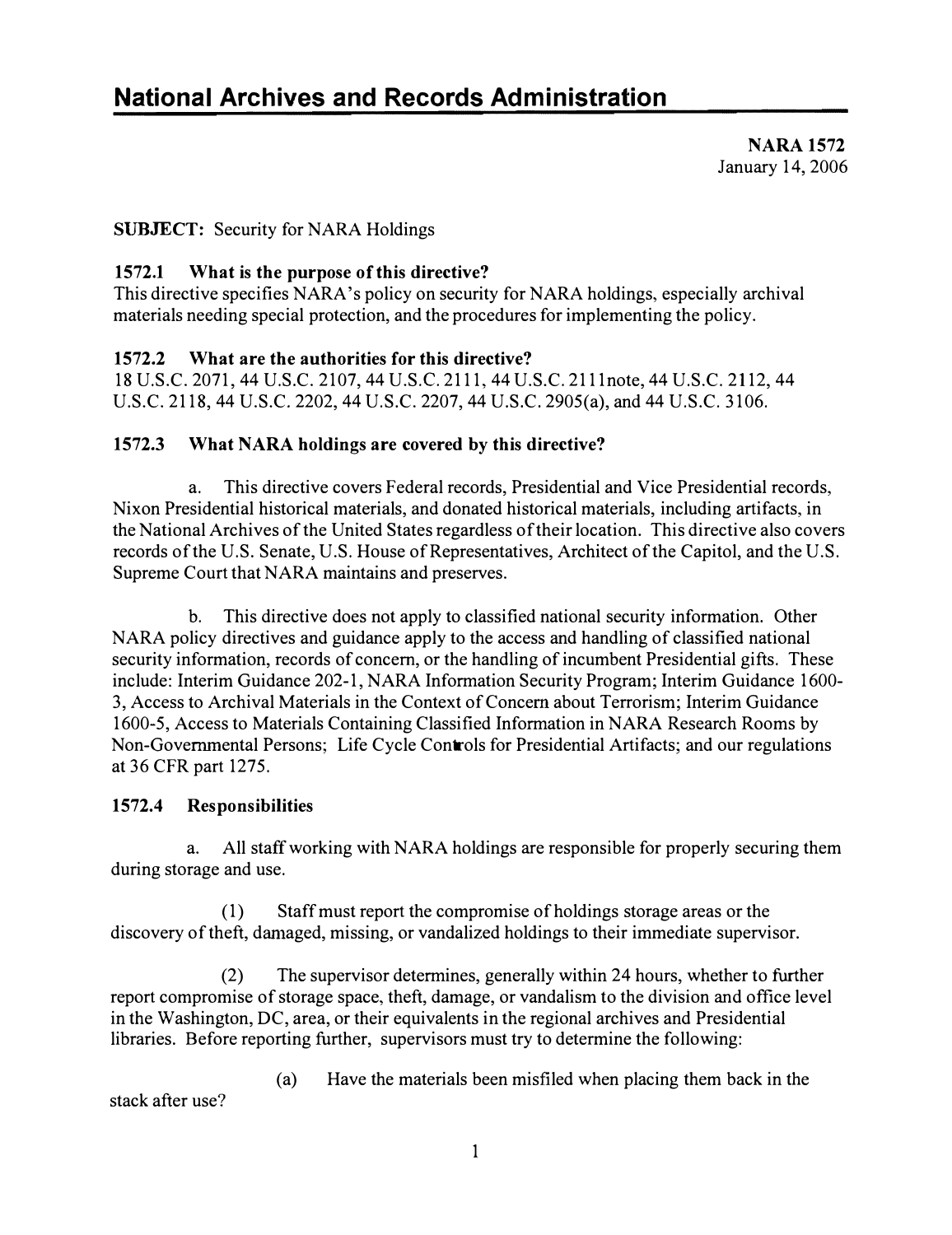(b) Are the materials being used in a research room, awaiting reproduction in a copying area, on exhibition, undergoing conservation treatment, or in an office area to show to a special visitor or group?

(c) Could the materials have been placed in a parallel file by mistake?

(d) In the case of physical damage to materials, was vandalism involved? Or did an accident occur on the part of staff, researchers, or other users?

(3) Managers must report suspected theft or vandalism to the Office of Inspector General (OIG) as indicated in NARA 1202, Office of the Inspector General-Investigations.

b. The Office of Presidential Libraries (NL), Office of Regional Records Services (NR), and Office of Records Services--Washington, DC (NW):

(I) Develop and implement standard operating procedures for each records storage area where materials requiring special protection are kept.

(2) Nominate selected staff for background checks required to access vaults or other specially protected areas and train the staff in the handling and storage of materials under special protection.

(3) Ensure that research rooms are staffed with personnel who have been trained to enforce NARA's holdings use regulations in 36 CFR 1254, Using Archival Records and Donated Historical Materials.

(4) Notify on site security personnel and the Security Management Branch (NASS) security staff of the possible theft.

vandalism. (5) Notify the OIG immediately of any reports relating to suspected theft or

(6) Provide background information about the holdings to OIG or other investigatory body on request, in accordance with all governing statutory authorities.

(7) Take appropriate disciplinary action in the cases where staff have compromised or damaged holdings.

c. The Space and Security Management Division (NAS) manages physical security and background checks through the personnel security officer in the Security Management Branch (NASS).

d. In the Washington, DC, area: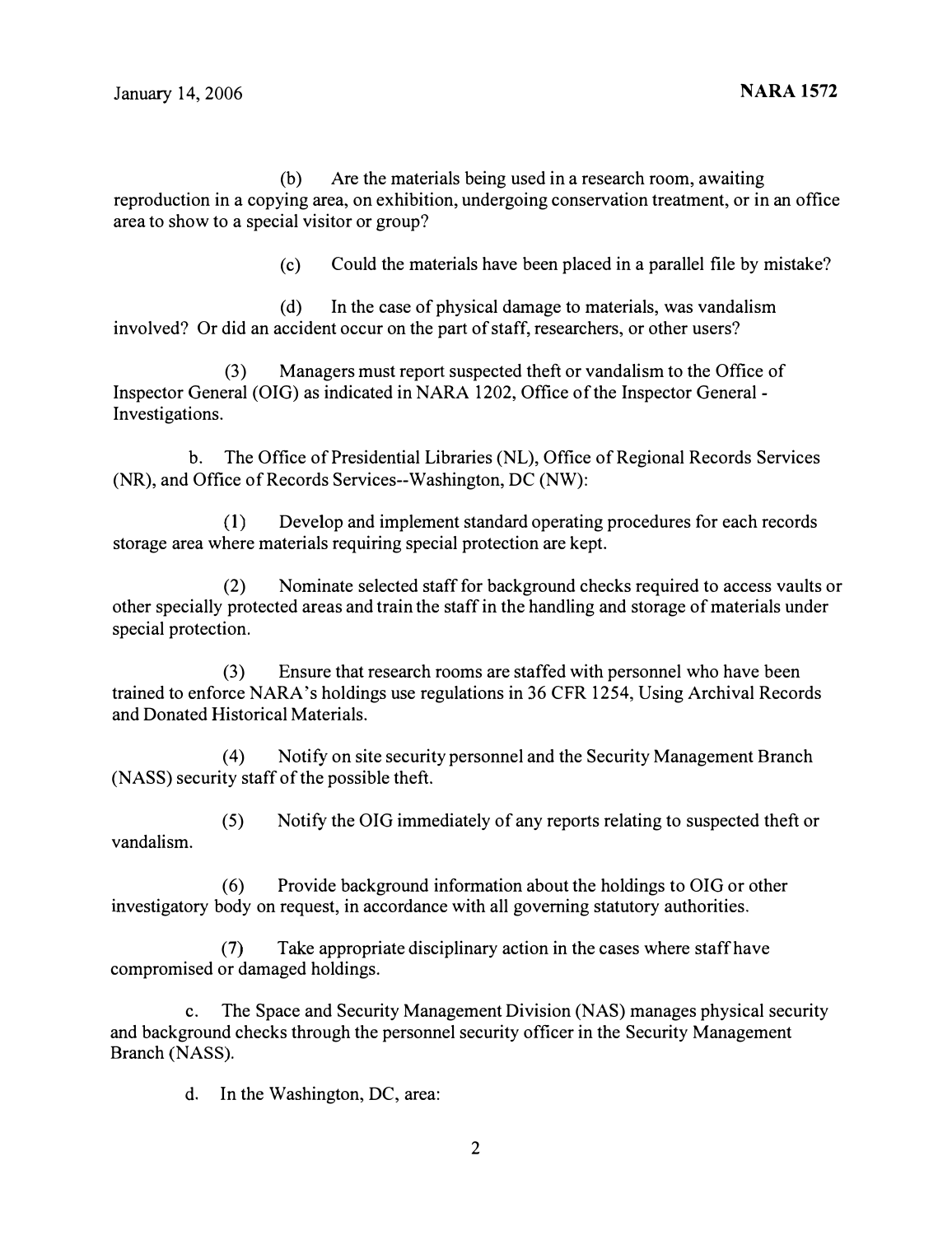(1) Access Programs (NWC) manages NW custodial control of textual stack areas, including stack space management, with the exception of those for the Center for Legislative Archives (NWL). NWL manages its own stack areas in The National Archives Building (Archives I). The Special Media Archives Services Division (NWCS) provides that function for the stack areas storing primarily special media archives. The Electronic and Special Media Records Services Division (NWME) oversees control of electronic media storage areas.

(2) The Nixon Presidential Materials Staff (NLNS) manages the custodial control of all Nixon Presidential Historical Materials including textual, audiovisual, and specially compartmented information facility (SCIF) areas in the National Archives at College Park (Archives II). The Presidential Materials Staff (NLMS) manages textual, audiovisual, electronic artifact, and SCIF areas in NLMS control in Archives I.

e. Presidential library and staff directors (NL) and regional archives directors (NR) oversee management of archival storage space at their facilities. For holdings that require special protection beyond the facility's capacity, the director consults with the office head and NAS for assistance.

f. NR and NW as appropriate also ensure that NARA's affiliated archives comply with this directive.

### PART 1. GENERAL HOLDINGS PROTECTION REQUIREMENTS

## 1572.5 What are the minimum requirements for securing holdings when they are not in use?  $(b)^{(2)}$

1572.6 What are the minimum requirements for securing classified holdings when not in use?



1572.7 What are the minimum requirements for controlling holdings when they are removed from secure storage locations?





a. Before using any original holdings, researchers must apply to conduct research as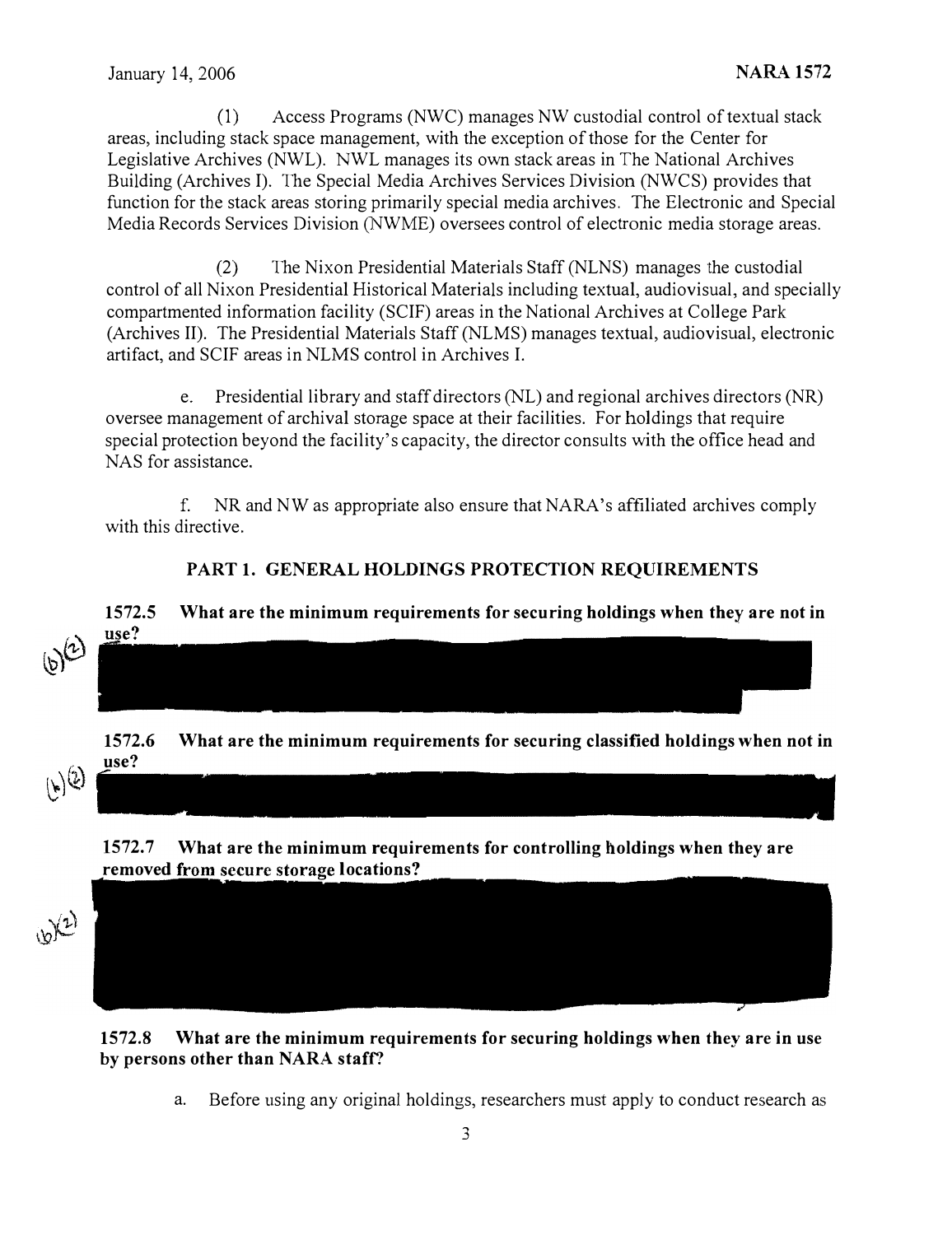### January 14, 2006 NARA 1572

 $\Omega$  $\vee$ 

indicated in Interim Guidance 1600-4, Research Application Procedures. Some exceptions may be made for non-NARA users who are accessing holdings for ongoing government business or the representatives of a former or incumbent President, but such researchers must fulfill other governing statutory or regulatory requirements.



e. NARA's holdings protection requirements for other institutions that borrow NARA holdings are found in NARA 1701, Loans of Holdings in NARA's Physical and Legal Custody.

### PART 2. SPECIAL PROTECTION REQUIREMENTS

### 1572.9 Is it ever necessary to take protective measures beyond the general holdings protection requirements?

1572.10 Who determines what non-classified holdings need special protection? Managers of custodial units are responsible for making the final determinations about which holdings in their custody require special protection based on the recommendations of knowledgable archivists on their staffs.

### 1572.11 What are the characteristics of holdings needing special protection?

a. To decide whether holdings would benefit from special protection, knowledgable archival staff generally consider whether the holdings are:

- (1) Especially vulnerable to theft;
- (2) In extremely fragile condition; or
- (3) Likely targets of vandalism.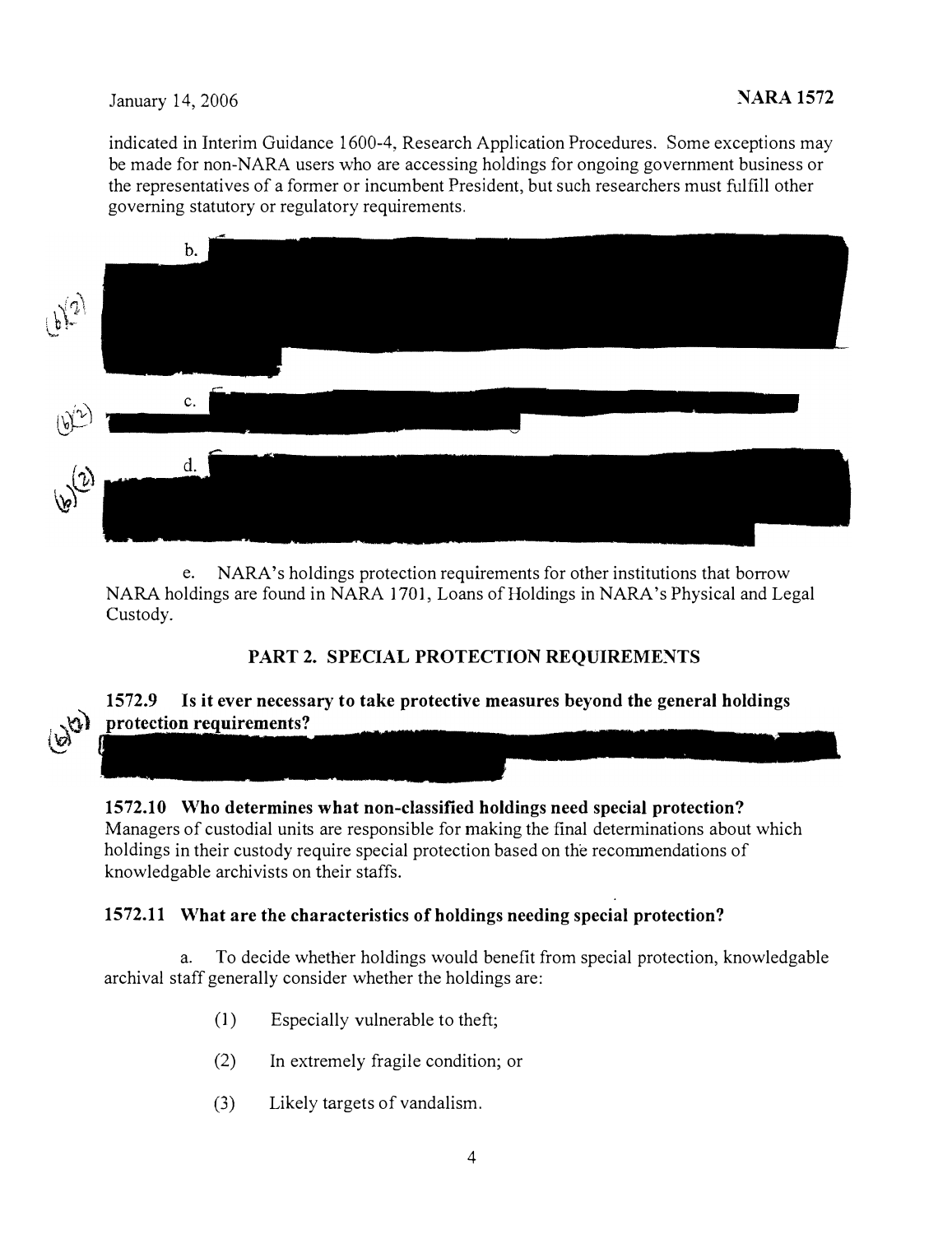### January 14, 2006 NARA 1572

b. Some examples of holdings that have been determined to need special protection are: some museum items in Presidential libraries; and, the patent for the electric light bulb, George Washington's account book as Commander in Chief of the Continental Army, and the rough order log and night order book of the USS Missouri among the holdings of NW.

### 1572.12 How do we store and handle holdings needing special protcction?

a. The methods of storing holdings needing special protection vary with the nature of the facility and the clearance levels of the staff. The methods include the use of separate stacks or vaults.



e. Limit access to areas containing materials requiring special protection to authorized individuals.

### 1572.13 What physical controls are imposed on specially protected materials areas?

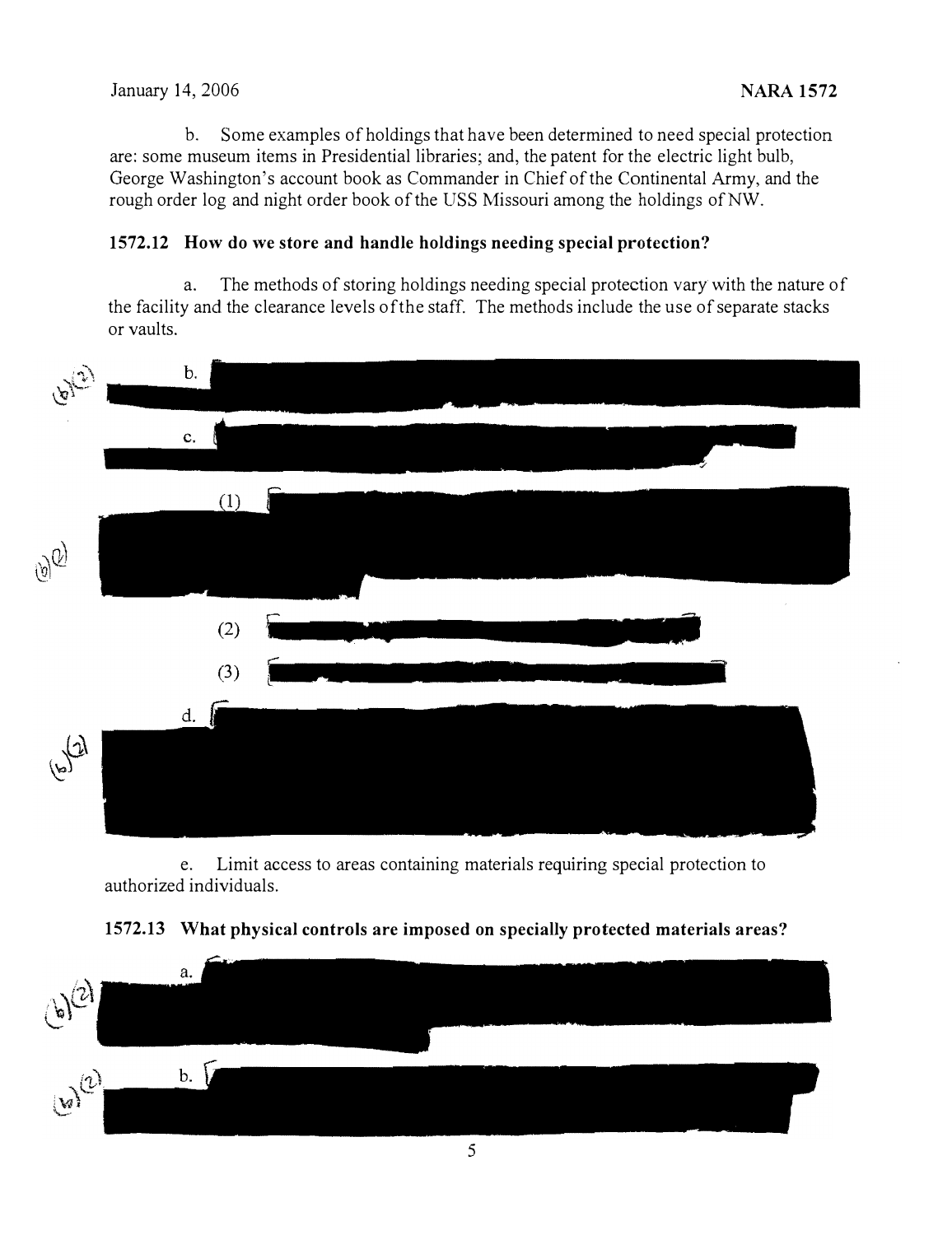$\hat{\boldsymbol{\cdot}$ 





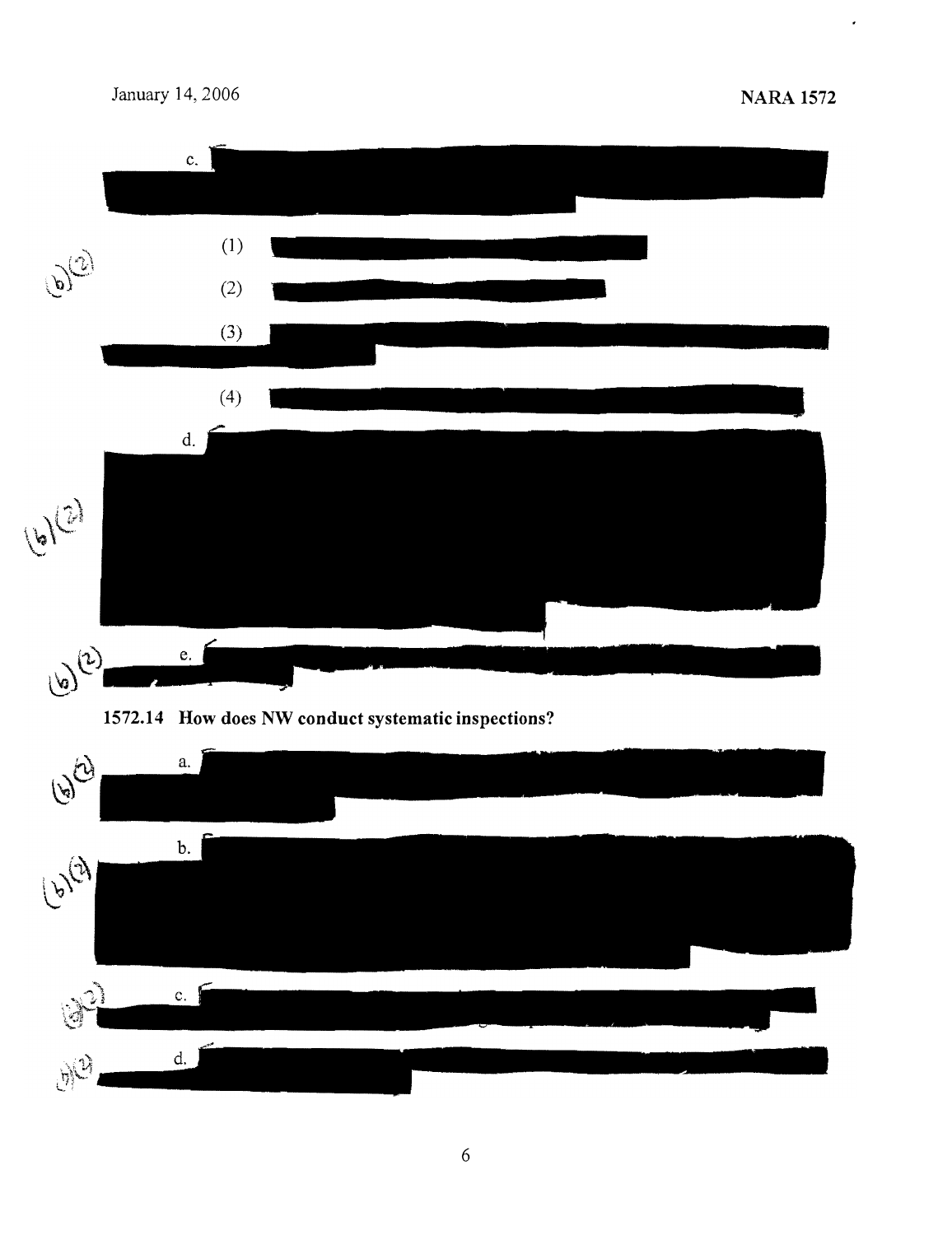





### 1572.16 How do the Presidential libraries conduct inspections?

Presidential libraries contain an extremely high volume of materials having direct association  $\chi_2$  with a former president. The materials have a limited exposure to researchers and staff  $(b)^-$  compared to Washi

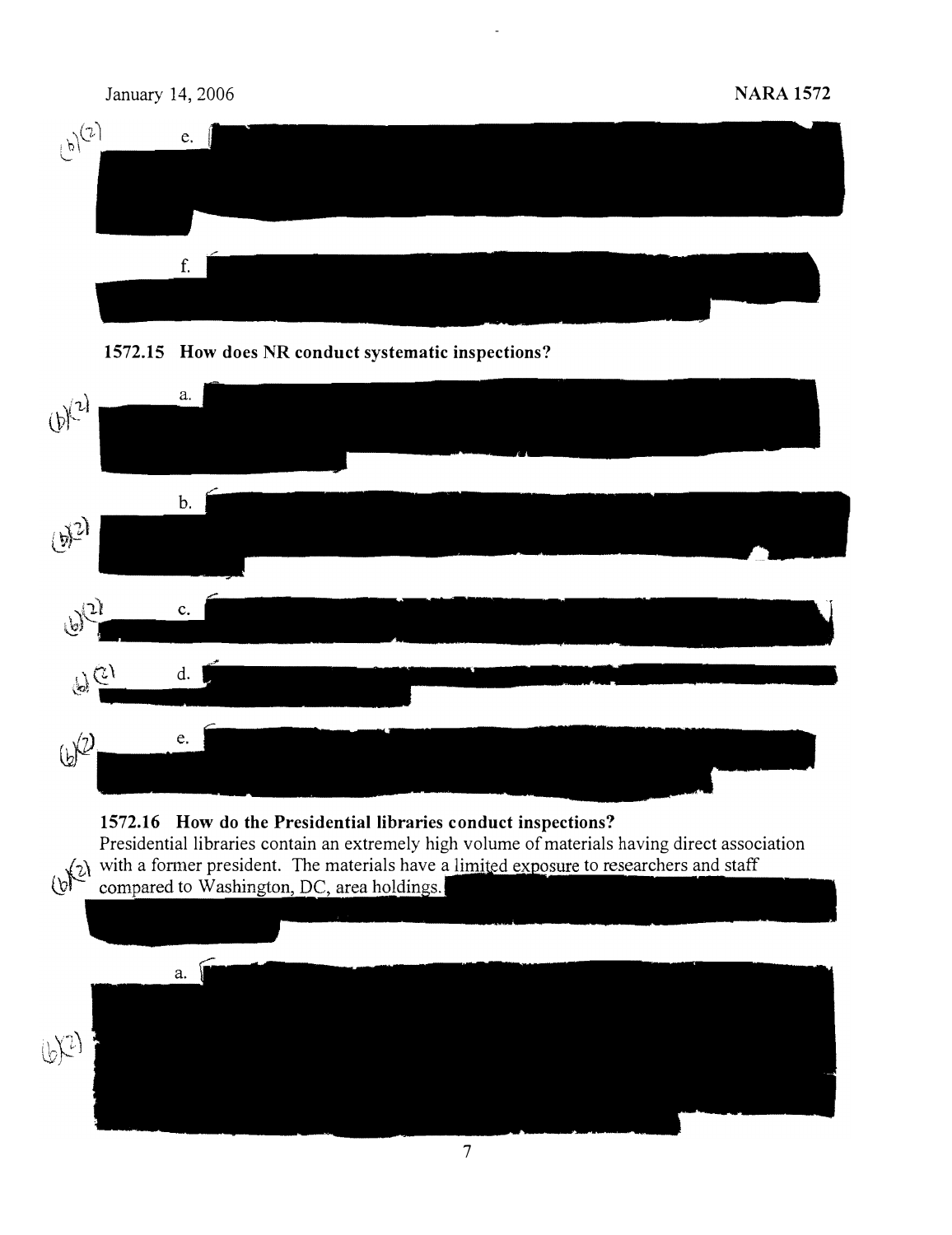

1572.17 How does NARA control access to specially protected materials areas?



1572.18 How is staff access to specially protected holdings areas controlled?





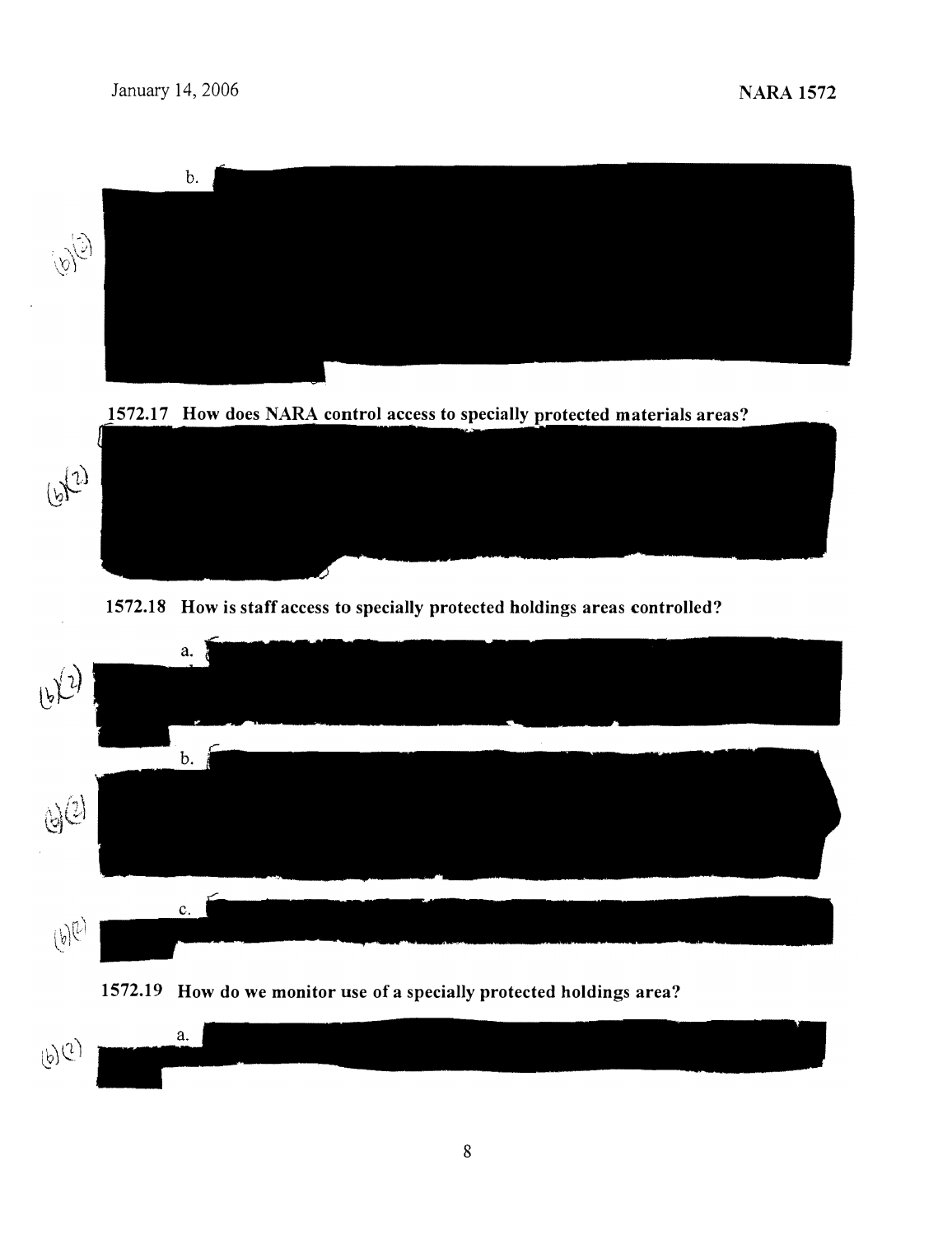

### 1572.20 May holdings needing special protection be taken to a research room or staff office?

a. Whenever feasible, it is NARA policy to furnish copies in place of originals when holdings needing special protection are requested for research. LICON chiefs or other designated staff are expected to review requests made by researchers to examine original holdings needing special protection in place of copies and determine whether or not compliance is consistent with holdings protection guidance.

b. Managers may make exceptions under special circumstances on a case-by-case basis and may delegate this to the supervisor of the unit having custody of the holdings. Rare instances when access may be allowed require that a staff member with access to items needing special protection be present at all times while a researcher briefly consults such items. Consultation must be as brief as possible to limit the item's exposure to light and physical handling and limit opportunities for theft or vandalism. If managers have any question about an item's stability, consult the Document Conservation Laboratory (NWTD) or NWTS for NW holdings, NWT-L for Presidential library holdings, or NWT-R for Regional Records Services holdings before providing holdings needing special protection to a researcher.

c. Designated staff, at the discretion of the manager, may show items needing special protection to groups or visitors as part of educational or other outreach programs. Such exposure must be limited. Examples of groups and visitors that may fall into this category are participants in the Modern Archives Institute, records personnel from other agencies, and archivists or curators from other institutions and countries.

### 1572.21 How are records created by this directive maintained under the NARA records schedule?

Use the following file numbers for the functions and records described in this directive:

File no. 1442-2, "Records Storage and Security Files: Documents created in controlling the physical location of accessioned records and donated materials...," for:

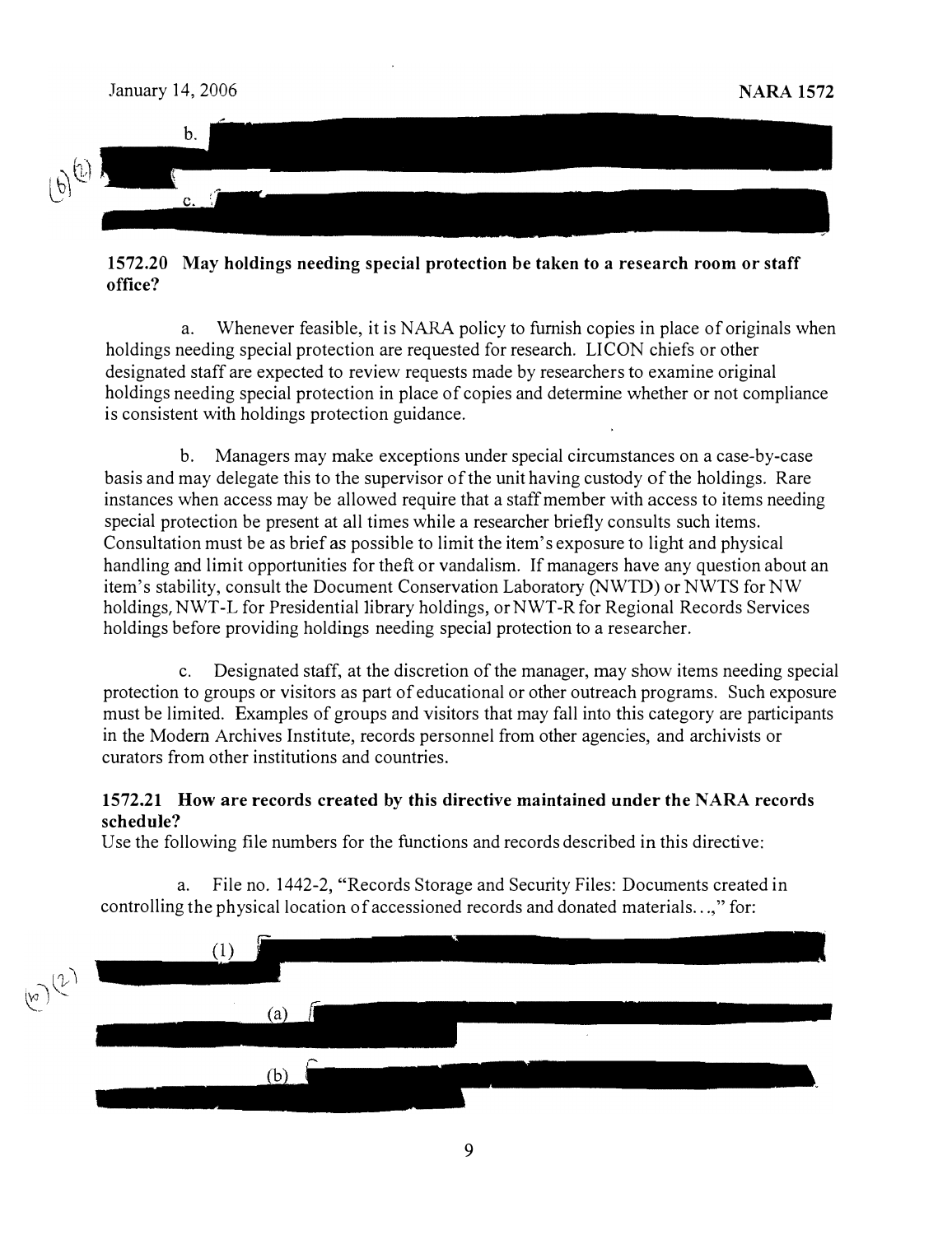



 $U^{(2)}$ 

d. File no. 1420, "Research Room Reference Service Files" – for documenting removal of holdings for reference use by researchers and other non-NARA staff. .

e. File no. 113-3, "Offices' Performance Reports: Feeder reports, which may be prepared quarterly, for office heads by heads of field units  $\ldots$ ," - for reporting results of museum inventories in Presidential libraries and Presidential Materials Projects.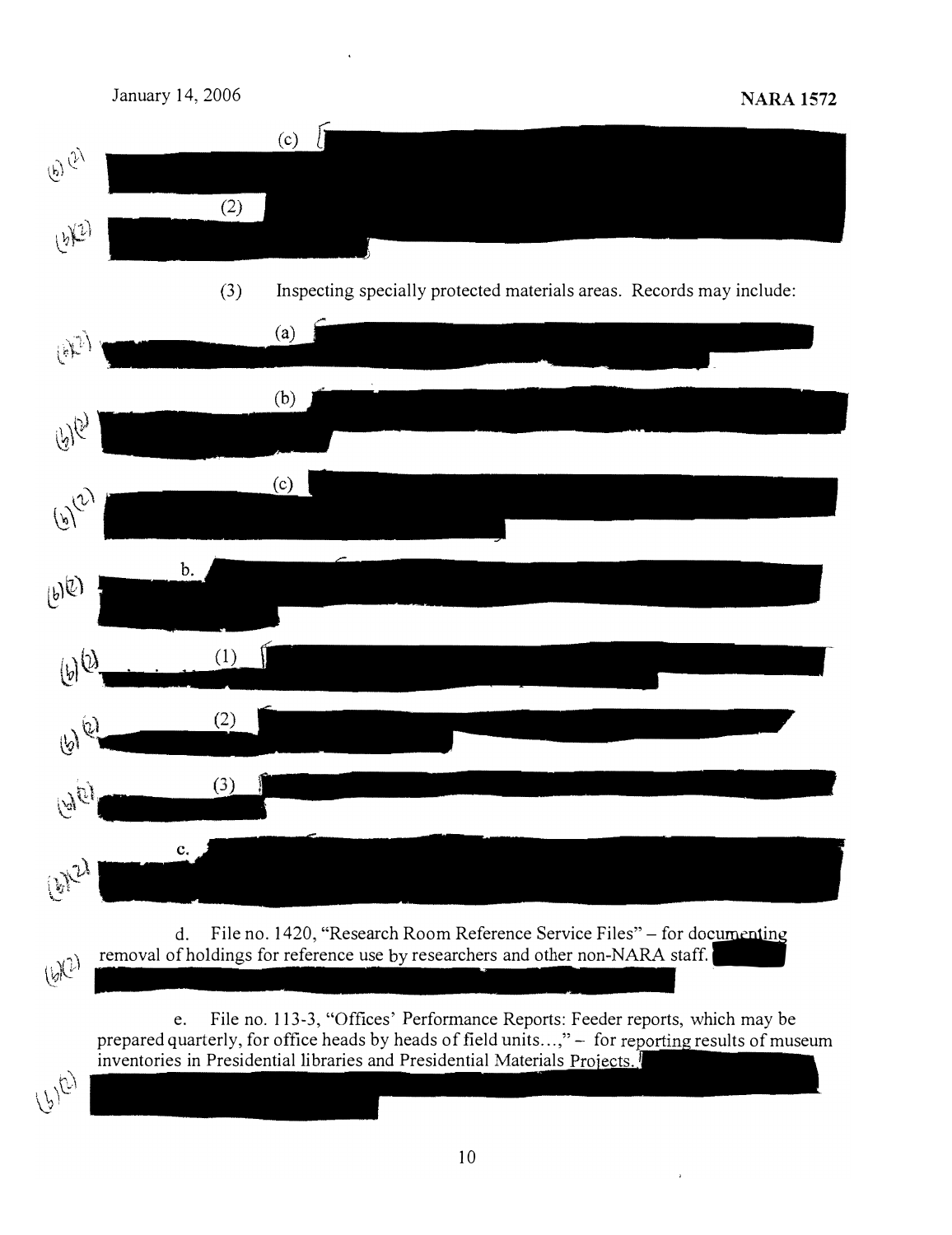### January 14, 2006 **NARA 1572**

f. Records documenting thefts, vandalism, or other compromises of items stored in specially protected materials areas (subpars. 1572.4b(3) and 1572.20c), are unscheduled and must not be destroyed until the Archivist approves dispositions on an SF 115, Request for Records Disposition Authority. Organizations involved in these incidents (i.e., managers of specially protected areas, OIG, NAS, NGC), maintain the records in secure files until the Records Officer provides notification of the approved disposition(s).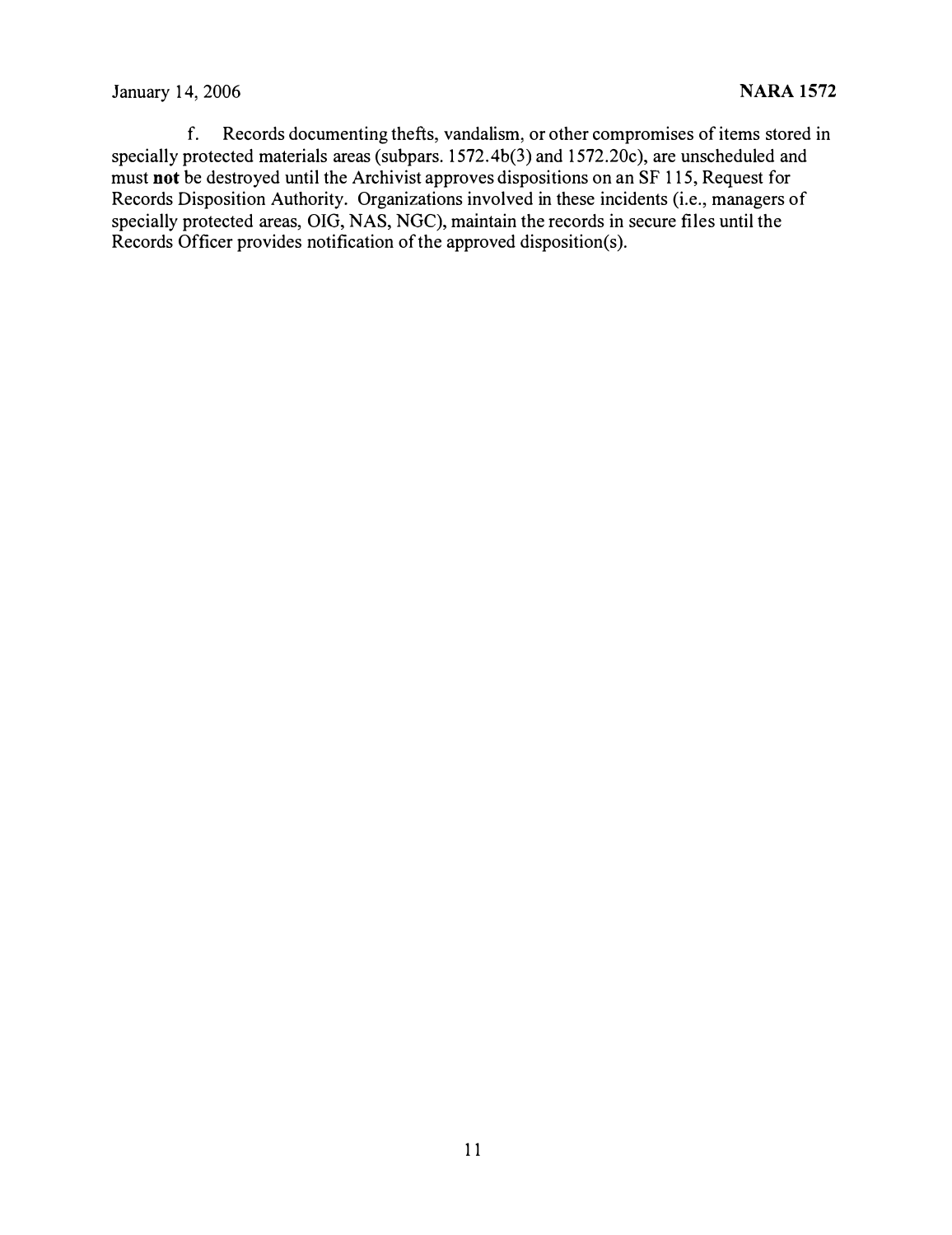

National Archives and Records Administration

8(b)(6)01 Adelphi Road College Park, Maryland 20740-(b)(6)001

APR 23 2009

Re: Freedom of Information Act Appeal NGC09-017A

This is in response to your Freedom of Information Act (FOIA) appeal of March 13, 2009.

In your initial request of January 8, 2009, you asked for copies of descriptive documents concerning the NARA "Treasure Vault" and its purpose, content and history. In our reply of March 5, 2009, we provided you with a redacted copy of NARA 1572, "Security for NARA Holdings." We withheld eight pages of NARA 1572 under both parts of 5 USC 552(b)(2), which protects from disclosure records related solely to the internal personnel rules and practices of an agency. Specifically, six pages were withheld in part under the "high 2" aspect of exemption  $(b)(2)$ , which relates to internal agency matters where disclosure would risk circumvention of a legal requirement. One page was withheld in part under the "low 2" aspect of exemption  $(b)(2)$ , which relates to internal agency matters in which the public could not reasonably be expected to have an interest. The final page contains portions withheld in part under both the "low 2" and "high 2" aspects of exemption  $(b)(2)$ . You are appealing the  $(b)(2)$  withholdings.

In Crooker v. Bureau of Alcohol, Tobacco & Firearms, 670 F.2d 1051, 1073-74 (D.C. Cir. 1981), the D.C. Circuit fashioned a two-part test for determining which sensitive materials are exempt from disclosure under the "high 2" aspect of exemption  $(b)(2)$ . This test requires both: (1) that the document be "predominantly internal," and (2) that its disclosure "significantly risks circumvention of agency regulations or statutes." We believe NARA 1572 has met the threshold requirement of being "predominately internaL" Turning our analysis to the second part of the test, we carefully examined the contents of NARA 1571, with an eye toward "foreseeable harm," as outlined in Attorney General Holder's FOIA Memorandum of March 19, 2009, and subsequent guidance from the Department of Justice (DOJ) and have determined that there is no "significant risk" of circumvention for those portions of NARA 1571 withheld under the "high 2" aspect of exemption  $(b)(2)$ . Further, based on existing case law and DOJ guidance, the "low 2" exemption is simply aimed at relieving the administrative burden of assembling and maintaining for public inspection records in which the public could not reasonably be expected to have an interest (See Department of Air Force v. Rose, 425 U.S. 352 (1976)). There is no administrative burden in reproducing the two pages of NARA 1571 withheld in part under the "low 2" aspect of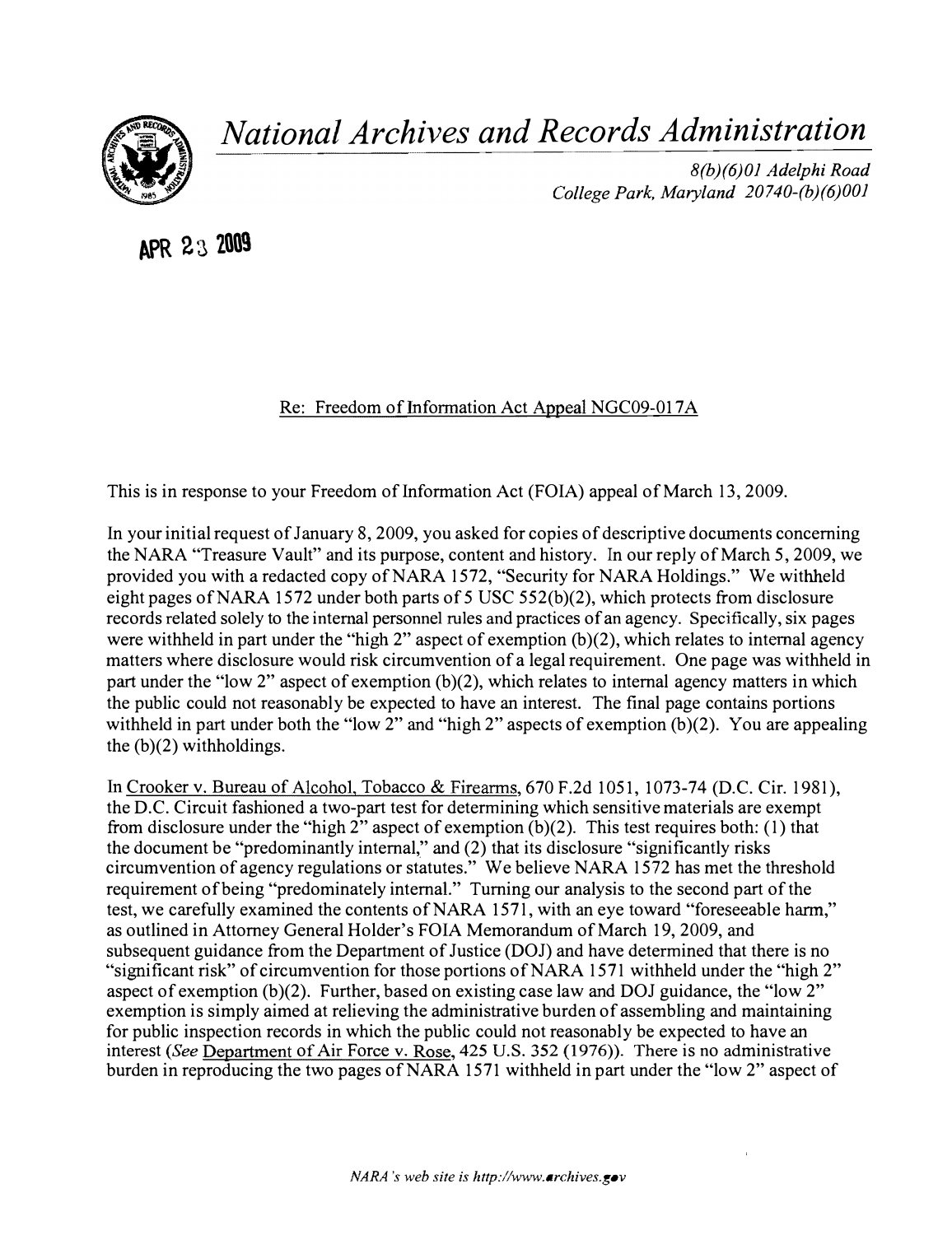exemption (b)(2). Accordingly, I am reversing the initial determination and releasing NARA 1571 in full. Please see enclosed copy.

Sincerely,

Adrienne C. Shower

ADRIENNE C. THOMAS Deputy Archivist

Enclosure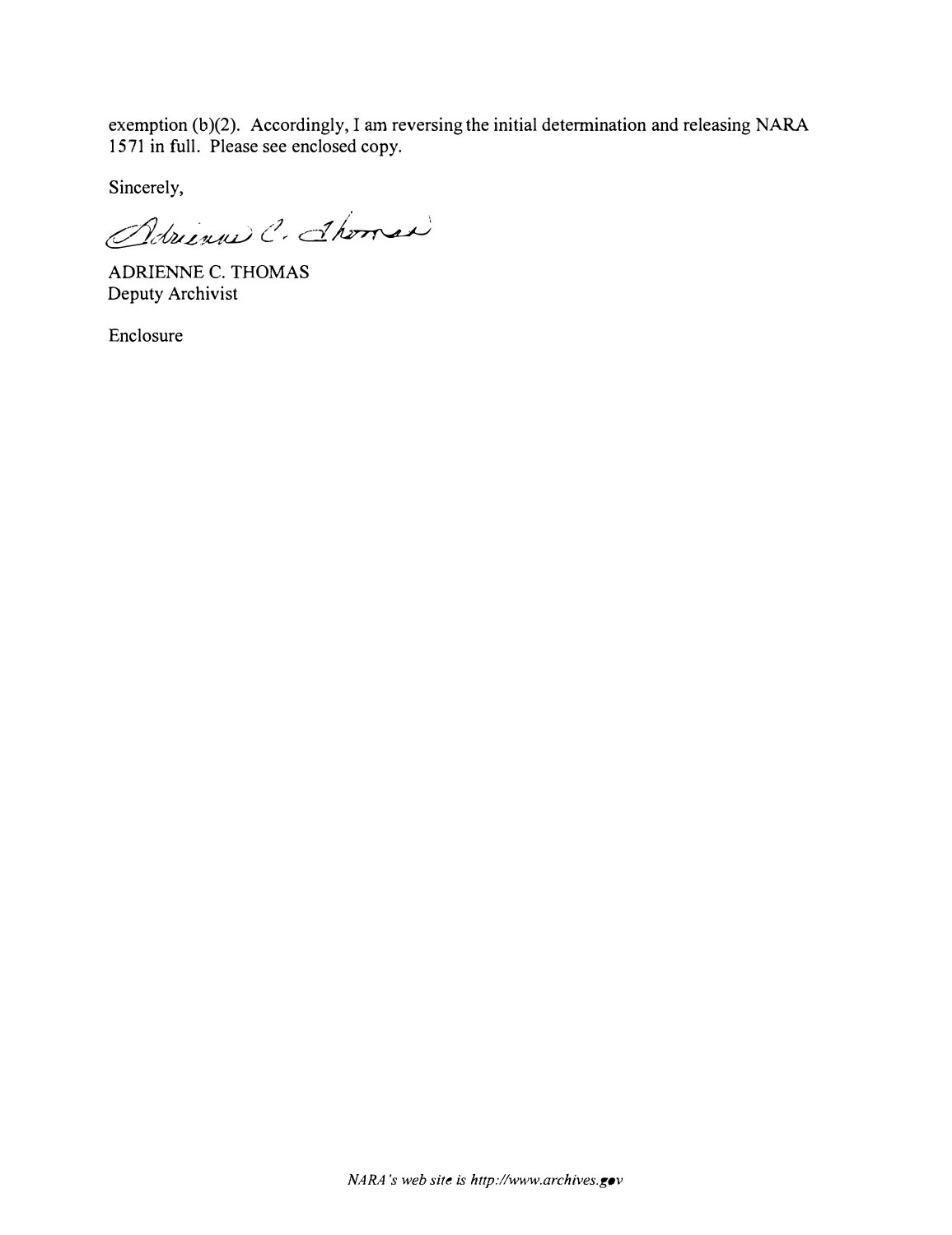

## NARA 1571, Archival Storage Standards

#### February 15, 2002

#### Word version of directive Transmittal memo

Supplement - Architecture and Design Standards for Presidential Libraries

- What is the purpose of this directive?
- What is the authority for this directive?
- Definitions
- Responsibilities
- To what NARA archival facilities does this policy apply?
- What are the general structural standards for NARA archival facilities?
- What standards must be followed to protect against water damage?
- What are the general heating, ventilation, and air conditioning (HVAC) requirements?
- What are the temperature and humidity standards?
- What are the limits for air pollutants (particulate and gases)?
- What air handling and filtration systems are required?
- What finishes are permitted in records areas?
- What finishing materials are prohibited in areas where records are used or stored?
- What materials may be used in records storage areas and records areas, and how is their suitability determined?
- Are carpeting and wall coverings permitted?
- What are the requirements for lighting?
- What are the requirements for pest and vermin control?
- What are the general fire-safety requirements for archival facilities?
- What are the smoke detection system requirements?
- What are the requirements for automatic sprinklers?
- What are the security requirements for archival facilities?
- $\bullet$  How should the building condition be monitored and maintained?
- How often should building condition surveys be conducted?
- What other facility use policies contribute to appropriate archival storage conditions?
- Appendix A Temperature and Relative Humidity Standards for Archival Records
- Appendix B Air Pollutant Limits

 $\overline{1}$ 

#### 1571.1 What is the purpose of this directive?

This directive establishes structural, environmental control, fire safety, preservation, and security standards for appropriate archival storage conditions in NARA archival facilities.

#### 1571.2 What is the authority for this directive?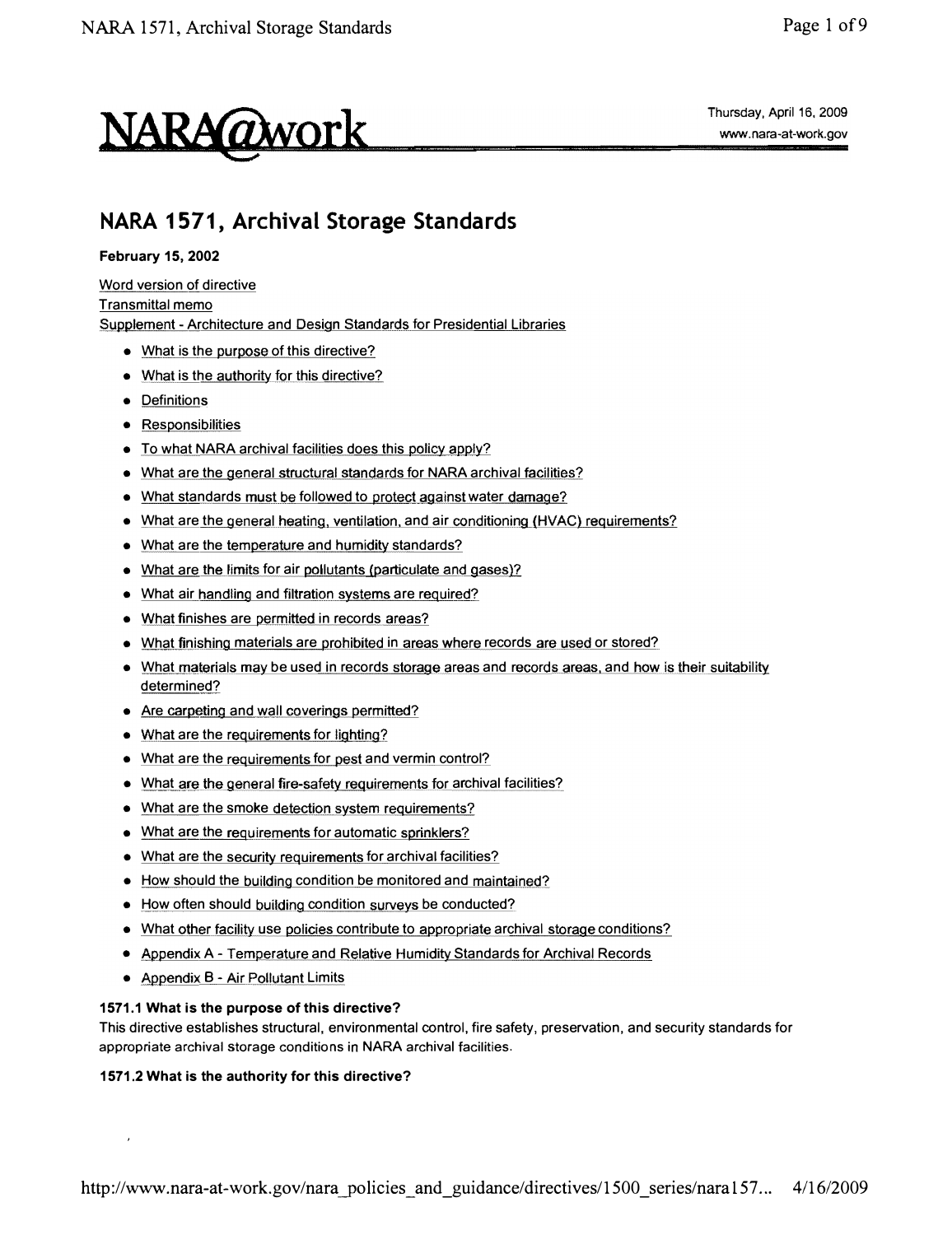#### The authorities for this directive are

a. 44 U.S.C. 2109, which makes the Archivist of the United States responsible for the preservation of records or other documentary material transferred to the Archivist's legal custody. Appropriate storage conditions are an essential component of a strategy for preservation of archival records.

b. 44 U.S.C. 2112 and 2903, which make the Archivist responsible for custody, control and operation of certain buildings, land, and space.

c.44 U.S.C. 2112(a)(2), which requires the Archivist to promulgate architectural and design standards for new and existing Presidential libraries.

#### 1571.3 Definitions

For purposes of this directive, the following definitions apply

#### a. Archival facility means

(1) A NARA-owned or leased facility used to store archival records;

(2) A GSA-owned or leased facility used by NARA to store archival records; or

(3) A Presidential library acquired by agreement in accordance with 44 U.S.C. 2112(a)(1)(B)(i).

#### b. Archival records means

(1) Federal records, Presidential historical materials, Presidential records, and donated historical materials transferred to the legal custody of NARA; and

(2) Supreme Court records and the records of Congress that have been deposited in NARA's physical custody.

c. Facility manager means the program official who is responsible for facility management activities within that building.

d. Records area means a records storage area, a designated processing area, an exhibit area, or a preservation (conservation, duplication, microfilm, digital imaging) laboratory. The term covers areas where records may be kept for extended periods.

e. Records storage area means an area containing archival records that is enclosed by four firewalls, the floor, and the ceiling. The term includes general stack areas, vaults, and storage areas for exhibits and museum objects, but does not include reference space, staff offices, public spaces (e.g., restrooms and lobbies) or processing areas.

f. Research room means a room in which researchers may use original records and for which they must be issued a researcher identification card.

#### 1571.4 Responsibilities

#### a. Space and Security Management Division (NAS)

(1) Conducts periodic building condition surveys as outlined in  $par. 1571.23$  and assists the program offices in establishing and maintaining a system-wide facility improvement and renovation program;

(2) In coordination with other NARA offices, establishes architectural and design standards for all leased and NARA-owned facilities;

(3) Furnishes professional and technical advice on the design and construction of archival storage facilities; and

(4) Acts as project manager for archival facility design and construction projects.

b. Preservation Programs (NWT) conducts an integrated, scientific preservation program, including

(1) Developing and recommending long-range preservation plans and policy for archival records, coordinating with the Office of Presidential Libraries (NL) and the Office of Regional Records Services (NR), as necessary;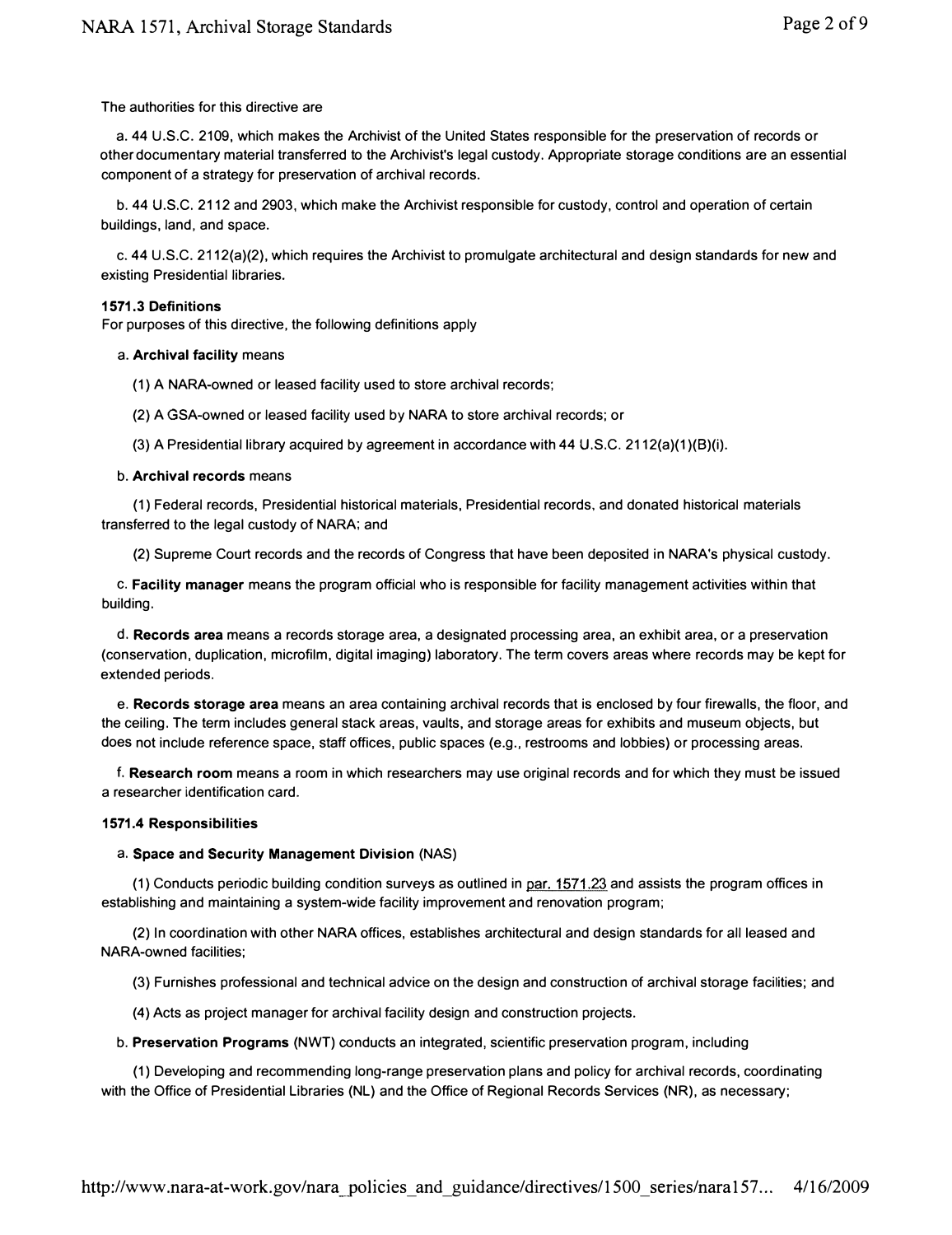(2) Writing specifications for and providing quality assurance testing of those materials used to prolong the useful life of records (e.g., folders and boxes) and of materials that will be used in the proximity of records (e.g. paint, adhesives and finishes, carpeting, pesticides, and cleaning supplies);

(3) Monitoring environmental conditions of archival facilities;

(4) Administering integrated pest management programs;

(5) Providing technical advice and consultant services on specialized storage requirements to NL, NR, and the Office of Records Services - Washington, DC (NW);

(6) Furnishing professional and technical preservation assistance; and

(7) Reviewing the design and construction of archival storage facilities for records preservation issues.

c. Presidential library directors administer the day-to-day facilities management program of the library in coordination with the NL, and major renovation and restoration projects in coordination with NL and the Office of Administrative Services (NA).

d. Regional administrators and facility directors administer the day-to-day facility management programs of the regions in coordination with NR.

e. Facilities and Materiel Management Services Division (NAF) is responsible for the day-to-day facility management program of the National Archives Building and the National Archives at College Park (Archives II).

#### 1571.5 To what NARA archival facilities does this policy apply?

a. This policy applies to all new NARA archival facilities occupied by NARA on or after October 1, 2001, except new space leased for archival programs on a short-term basis while a permanent archival facility is being built or renovated. Additional facility specifications that are not directly related to appropriate storage conditions for archival records may be included in supplements to this directive.

b. New space leased on a short-term basis must meet the facility standards for storage of permanent Federal records specified in 36 CFR Part 1228, Subpart K.

c. To the extent feasible and financially practicable, existing NARA archival facilities should conform to these standards when the facility is renovated or otherwise significantly modified. If the facility cannot be brought into conformance with every standard, NA and the affected program office determine what mitigating action will be taken to minimize threats to the holdings. For example, if piping within a storage area cannot be removed, a mitigating action, such as frequent inspections, may be identified. Mitigating actions must be coordinated with NWT and approved by the Archivist.

d. All NARA archival facilities must have an Integrated Pest Management program (see par. 1571.17) and must enforce the facility policies specified in par. 1571,24.

e. All NARA archival facilities must comply with pars. 1571.14 and 1571.15 when selecting and installing new furnishings and materials, including carpet, in the facility and par. 1571.12 when painting records storage areas.

#### 1571.6 What are the general structural standards for NARA archival facilities?

a. The facility must be designed in accordance with regional building codes to provide protection from building collapse or failure of essential equipment from earthquake hazards, tornadoes, hurricanes, and other potential natural disasters.

b. The facility must be constructed with non-combustible materials and building elements, including roofs, walls, columns, and floors.

c. A floor load limit must be established for the records storage area by a licensed structural engineer. The limit must take into consideration the weight of the specific type(s) of archival records to be stored, height and type of the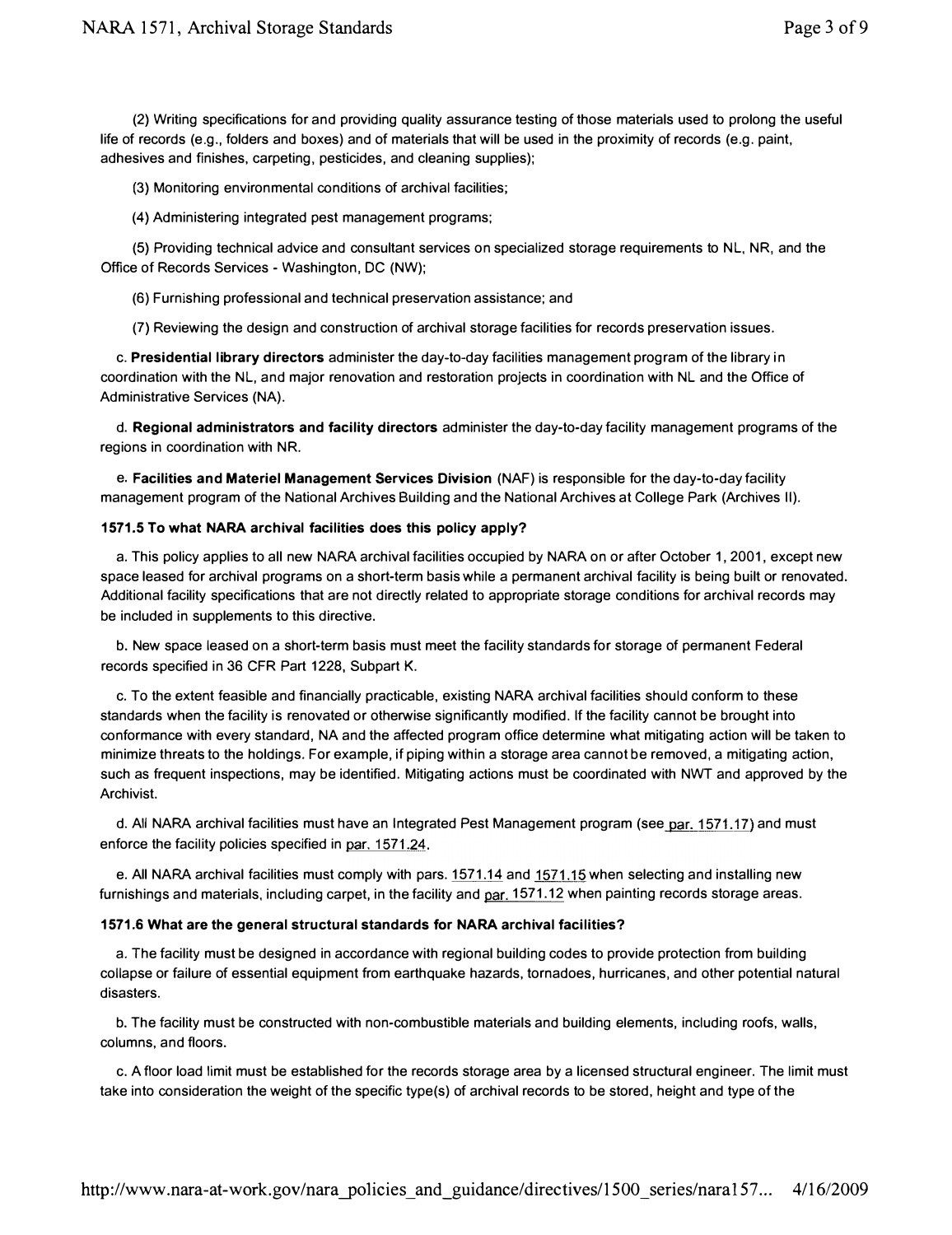shelving or storage equipment, the width of the aisles, the configuration of the space, etc. The allowable load limit must be posted in a conspicuous place and must not be exceeded.

d. The architectural and engineering design team for the facility must include and work closely with a preservation specialist, who has experience in developing archival storage facilities and has been approved by NARA. The plans for the facility must be reviewed by NWT at each submission stage.

#### 1571.7 What standards must be followed to protect against water damage?

a. Location of facility. The archival facility must be sited a minimum of five feet above and 100 feet from any 100 year flood plain area, or be protected by an appropriate flood wall that conforms to local or regional building codes.

b. Roof. The facility must ensure that the roof membrane does not permit water to penetrate the roof. Place nothing on the roof that may cause damage to the roof membrane, including equipment. Do not install skylights or sloped glazed windows in areas where records are regularly present. Avoid roof penetrations, including vents, over these areas. However, automatic roof vents, designed solely to vent in the case of a fire, with a temperature rating at least twice that of the sprinkler heads, may be used over records storage areas.

#### c. Piping.

(1) Do not run piping (except fire protection sprinkler piping and storm water roof drainage piping) through records storage areas.

(2) If drainage piping from roof drains must be run though records storage areas, the piping must be run to the nearest vertical riser and must include a continuous seamless gutter sized and installed beneath the lateral runs to prevent leakage into the storage area. Vertical pipe risers in records storage areas must be fully enclosed by shaft construction with appropriate maintenance access panels.

#### d. Location of records within the facility.

(1) Do not store records below grade. Cave/underground facilities may be exempted from the requirement to store records above ground if the facilities

(a) Meet the other standards in this directive;

- (b) Demonstrate long-term low risk to records because of water, fire, or structural threats; and
- (c) Are granted a waiver from a specific standard by the Archivist.
- (2) Store records at least 3 inches from the floor surface.

(3) NWT and NAS must review plans to place records shelving equipment along an exterior wall in advance.

(4) No fountains, pools, or standing water are allowed over or adjacent to areas where records are stored, processed, used, or exhibited.

e. Water detection system. If special considerations indicate concerns with possible water damage in records storage areas, consult with NWT on the advisability of installing a water detection system.

#### 1571.8 What are the general heating, ventilation, and air conditioning (HVAC) requirements?

a. Archives storage areas, processing areas, and preservation laboratories must be served from separate HVAC systems. All other areas of the building may share the same HVAC system. HVAC equipment must not be mounted on the roof of a new facility.

b. Air handling units serving records storage and processing areas must provide sufficient air exchanges to maintain requirements for temperature, relative humidity, and pollutant control. The number of air exchanges are determined by the planned size of the room, volume of records, volatile organic compounds coming off the records, occupancy, etc.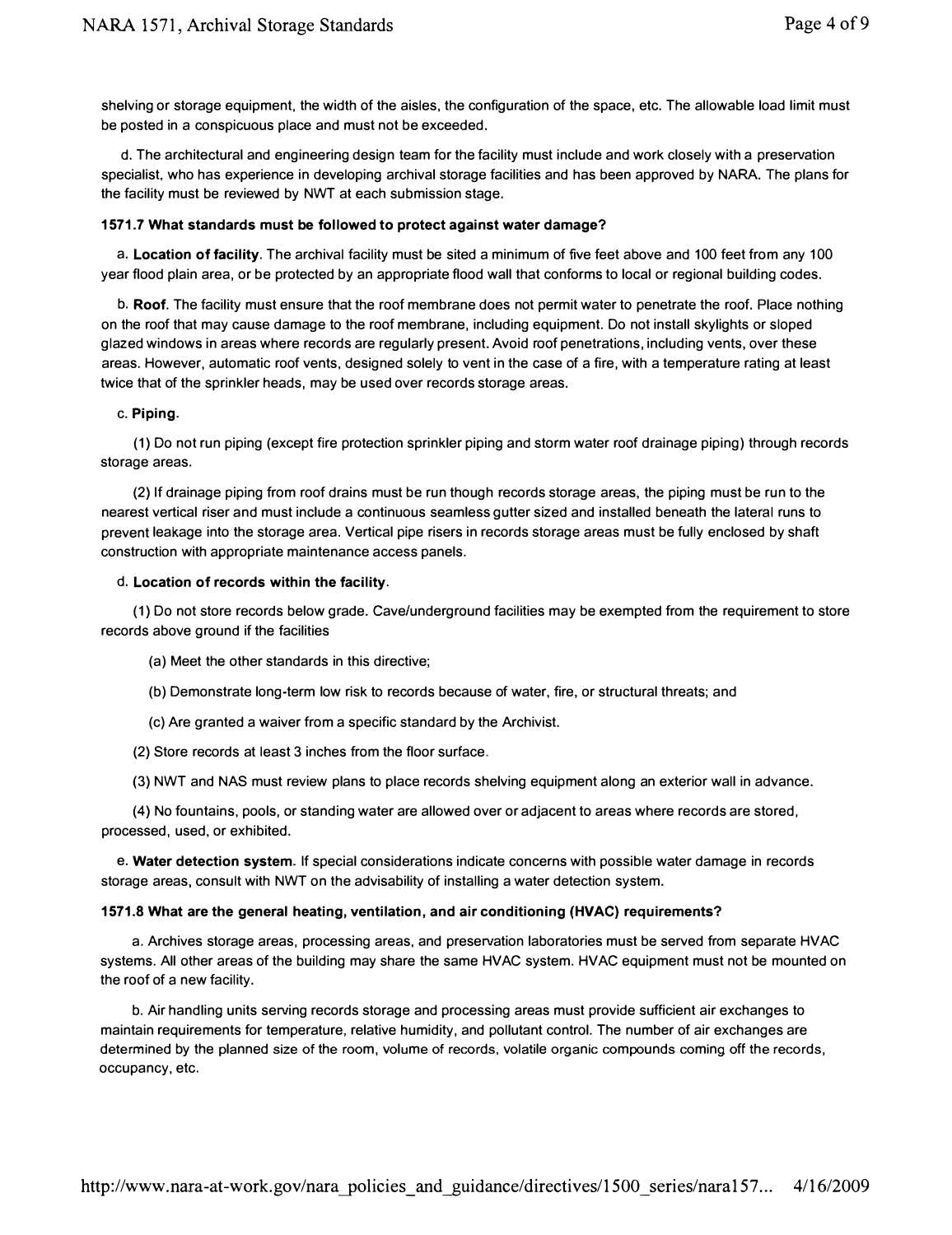c. The records storage areas of the facility must be kept under positive air pressure especially in the areas adjacent to the loading dock. Loading docks must have an air supply and exhaust system that is separate from the remainder of the facility.

d. Areas where records are used, processed, stored, or exhibited must be isolated from sources of pollutants and particulates, such as the loading dock, machine rooms, or areas where woodworking or painting take place. Doors to the record areas must not open directly onto the loading dock, machine rooms, locations where woodworking or painting takes place, or other similar areas. The air intakes and returns must be designed such that lower quality air and environment cannot affect the records areas, and must have direct venting to the outdoors.

#### 1571.9 What are the temperature and humidity standards?

a. Appendix A specifies the maximum acceptable temperatures in areas where records are stored, and the maximum acceptable temperature set point for areas where records are exhibited, processed, or used. Appendix A also specifies the acceptable range for relative humidity in areas where records are stored, processed, exhibited, or used. Use cooler temperature and drier relative humidity set points whenever possible, as these conditions extend the life and significantly enhance the preservation of the records. Coordinate the selection of temperature and relative humidity set points with NWT.

b. The standards specified in Appendix A must be maintained 24 hours per day, 365 days per year, unless otherwise stated. Once a set point is programmed, daily fluctuations must not exceed 5° F and/or 5 percent relative humidity. Relative humidity levels represented in a range indicate minimum and maximum set points. Seasonal movement between these set points must not exceed 5% per month while staying within the +/-5% daily band restriction.

c. Seasonal relative humidity drift in actual operation of the system to reconcile energy efficiency and external Climate extremes in certain geographical locations and with certain building types may occur. The building should be designed to accommodate the environmental requirements in a highly energy efficient manner.

d. Temperature and relative humidity conditions in records areas must be continuously monitored and must be recorded at intervals that are frequent enough, and in a sufficient number of locations to demonstrate and confirm compliance with the standard. The facility manager must maintain the HVAC systems and integrated monitoring equipment according to manufacturer's specifications. The facility manager is responsible for monitoring the temperature and relative humidity conditions in the facility following NWT guidance and specifications, and ameliorating problems as they develop. Report ongoing problems to NWT and NAS.

#### 1571.10 What are the limits for air pollutants (particulate and gases)?

Appendix B specifies the maximum allowed levels of particulates and gases in records storage areas, processing areas, exhibit areas, and research rooms. The facility manager is responsible for monitoring for pollutants in the facility at intervals frequent enough to demonstrate and confirm compliance with the standard, following NWT guidance and specifications. The facility manager is responsible for maintaining particulate and gas filtration systems according to manufacturer's specifications and ameliorating problems as they develop. Report ongoing problems to NWT and NAS.

#### 1571.11 What air handling and filtration systems are required?

The following filtration systems are required in the air handling unit for the records storage and processing areas:

a. Gas-phase filtration system. The gas phase filtration system must control effectively gas phase contaminants including, aromatic, aliphatic, oxygenated hydrocarbons, chlorinated hydrocarbons, and inorganic acid/basic compounds. The operation of the air purification system may be a combination of chemisorption, adsorption, and catalytic processes. The system must be designed to allow periodic monitoring of the filter performance by providing sampling ports or access to the filter ports.

b. Particulate filtration system. The particulate filtration system for archival records storage and processing areas must have a Minimum Efficiency Reporting Rating (MERV) of 14 or greater based on ASHRAE 52.2, "Methods of Testing General Ventilation Air Cleaning Devices for Removal Efficiency by Particle Size." To extend the service life of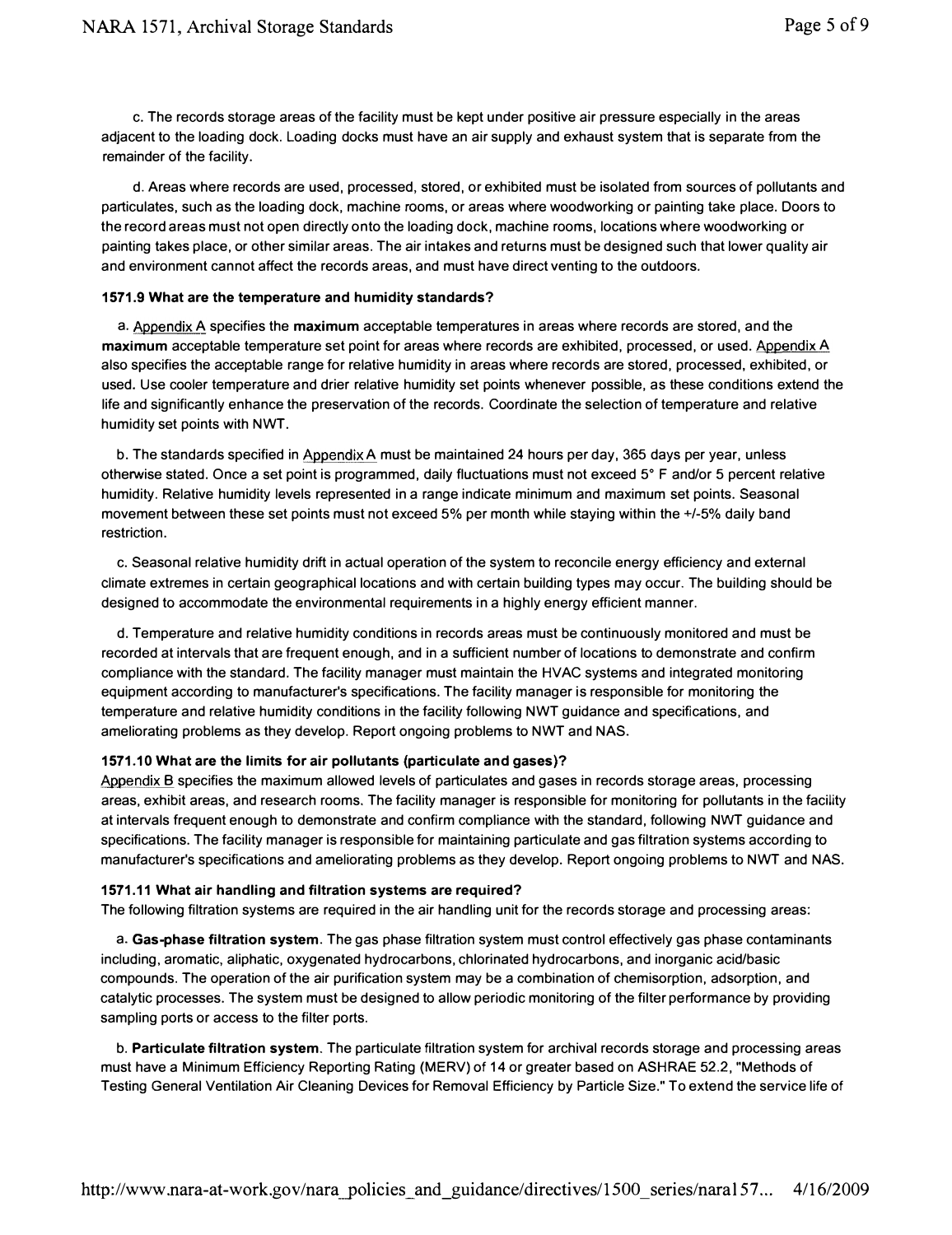the system, it may be desirable to install preliminary filters with lower MERV ratings. A pressure drop measurement system or other equipment must be provided to determine when the filters need to be changed

c. Humidification control system. The air handling units must be designed for both humidification and dehumidification. Humidification must be achieved by a clean steam injection system (such as an electronic steam humidifier), an atomized air system using clean water, or equivalent system located down stream of the gas filtration system. The design of the system must ensure that the system does not generate or harbor microorganisms.

#### 1571.12 What finishes are permitted in records areas?

a. Use a water-based latex paint for painting walls and ceilings. All concrete block walls in the storage area must be primed and painted to prevent dust.

b. Use a low volatile organic compound (VOC) acrylic membrane curing compound for the concrete floors of the records storage areas, after which apply a floor epoxy. Limit the VOC off-gassing of any epoxy and floor coatings in any area where records are processed, used, stored, or exhibited to less than 0.1 part per million by restricting the use of toluene and xylene in the floor coating mix.

c. Use a powder-coating system to paint all painted metal shelving surfaces (including map cases, museum cabinets, etc.) used within all records areas. The powder-coating polymer must be a polyester epoxy hybrid or best equivalent available that passes NWT-conducted or independent lab tests for hardness, coating stability, bending, coating adhesion, and coating durability. The paint must not exceed the off-gassing limits specified in Appendix B. Do not apply powder coating to the metal surfaces onsite in the storage area.

d. If ceiling pipe or exterior stack wall metal panels are to be painted. use an acrylic water reducible primer covered by two latex paint coats.

#### 1571.13 What finishing materials are prohibited in areas where records are used or stored?

The following materials are not permitted in the areas where records are used, processed, exhibited and stored, including vaults, but may be used in other areas of the facility. For renovated facilities, this paragraph does not apply to previously installed or applied materials.

- a. Cellulose nitrate lacquers and adhesives;
- b. Polyurethane products, including paints, varnishes, and foams;
- c. Acid-curing silicone sealants and adhesives;
- d. Sulfur containing materials that could release S02;
- e. Pressure sensitive adhesives that release VOCs;
- f. Unstable chlorine polymers (PVCs);
- g. Formaldehyde emitting compounds, such as might be found in particle boards;
- h. Vinyls; and
- i. Oil-based paints and varnishes.

#### 1571.14 What materials may be used in records storage areas and records areas, and how is their suitability determined?

a. Finishing materials, such as paints, finishes, fabrics, carpeting, and floor and wall coverings, used in areas where records are processed, stored, or exhibited for any purpose, must be approved by NWT. NWT may need to test or direct the testing of materials to determine suitability and render approval. Sufficient time to undertake testing must be incorporated into planning and construction schedules.

b. Cleaning supplies used in areas where records are regularly present should be selected carefully to minimize potential damage to records. NWT will provide more specific guidance on how to select appropriate products, and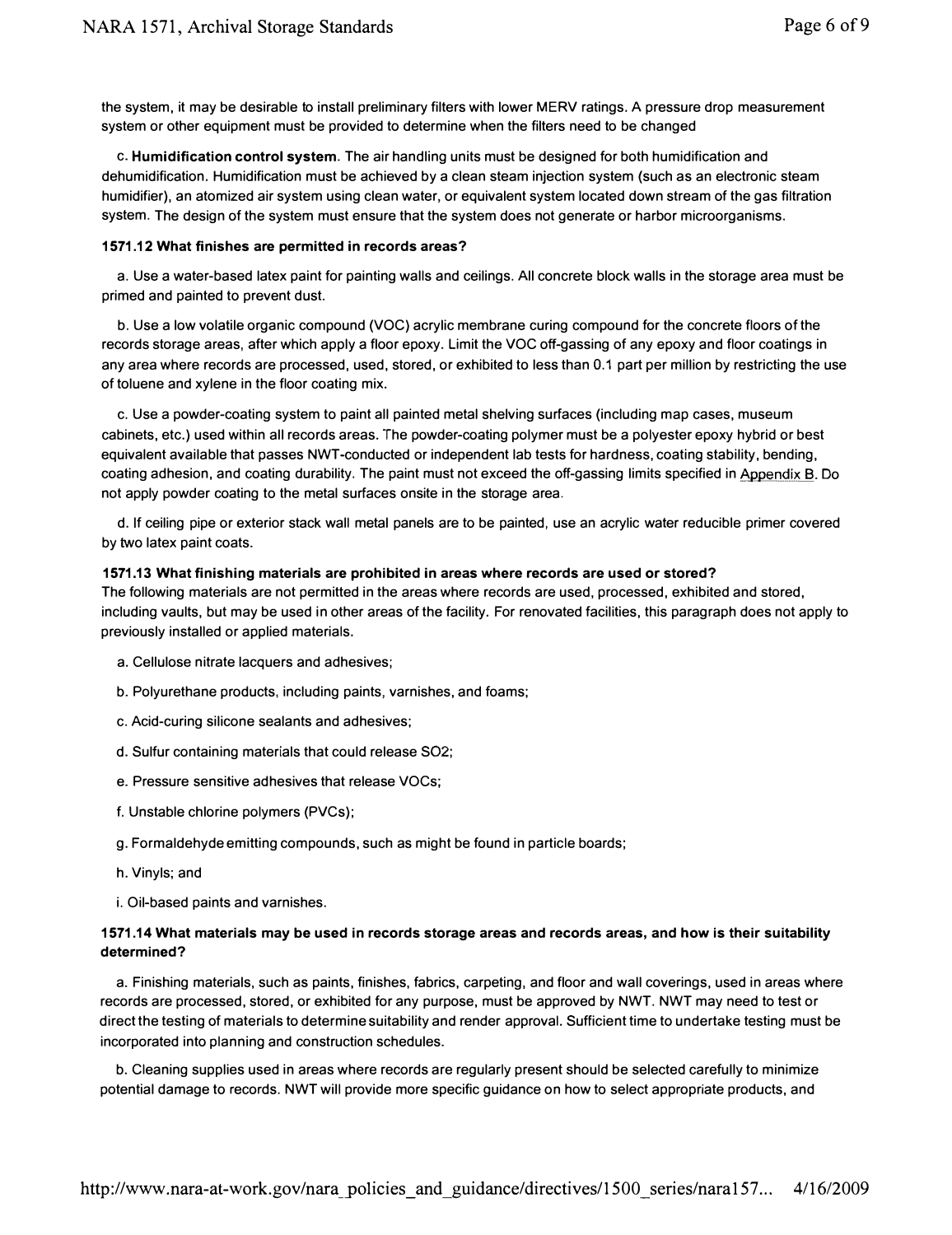types of products or specific products whose use is restricted or prohibited.

#### 1571.15 Are carpeting and wall coverings permitted?

Carpeting, vinyl tiles, and wall coverings are not permitted in the records storage areas, but may be used in other parts of the archival facility. Carpeting, vinyl tiles and wall coverings that minimize off gassing of VOCs must be used in areas where records are regularly present.

#### 1571.16 What are the requirements for lighting?

#### a. Records storage areas.

(1) Normal light levels must not exceed 500 Lux measured 36 inches above the floor level. Ultraviolet (UV) filtration on emergency lighting is required so that UV radiation below 400 nanometers in wavelength does not exceed 75m Wllumen and 75 mW per square meter of surface area.

(2) Where records are not protected by an enclosure:

(a) UV filtration as specified in  $\frac{\text{subpar. }a(1)}{\text{min.}}$  is required on all lights.

(b) Lights in the storage areas that are not required for safety must be off when work is not taking place. Systems (e.g. motion detectors, timers, etc.) should be incorporated to ensure that light exposure to the holdings is minimized.

b. Processing areas. Lighting levels for normal office space may be used. UV filtration is required so that UV radiation below 400 nanometers in wavelength does not exceed 75m Wllumen and 75 mW per square meter of surface area.

c. Exhibit areas. Lighting must have the capability of full control for light levels 0-200 lux. UV filtration is required so that UV radiation below 400 nanometers in wavelength does not exceed 75m Wllumen and 75 mW per square meter of surface area.

d. Research rooms. Lighting levels for normal office space may be used. UV filtration is required so that UV radiation below 400 nanometers in wavelength does not exceed 75m W/lumen and 75 mW per square meter of surface area.

#### 1571.17 What are the requirements for pest and vermin control?

The archival facility must have an Integrated Pest Management (IPM) program as defined in the Food Protection Act of 1996 (Section 303, Public Law 104-170, 110 Stat. 1512). The facility manager is responsible for monitoring and amelioration of problems as they develop. Report problems to NWT.

#### 1571.18 What are the general fire-safety requirements for archival facilities?

a. NARA archival facilities must comply with requirements and recommended practices specified in NFPA 232- 2000, Standard for the Protection of Records unless a requirement in this directive is more stringent.

b. Do not install mechanical equipment containing motors rated in excess of 1 HP within records storage areas.

c. Do not install high-voltage electrical distribution equipment (i.e., 13.2kv or higher switchgear and transformers) within records storage areas.

d. Penetrations in the walls must not reduce the specified fire resistance ratings.

e. Provide a redundant source of primary electric service, such as a second primary service or an appropriately rated emergency generator to ensure continuous, dependable service to the fire alarm and fire protection systems. Manual switching between sources of service is acceptable.

f. Do not store hazardous materials, including records on cellulose nitrate film, in records storage areas. Records on cellulose nitrate film may inClude still photographic negatives, still photographic transparencies, x-rays, motion picture film and microfilm. Nitrate motion picture film and nitrate sheet film may be stored in separate areas that meet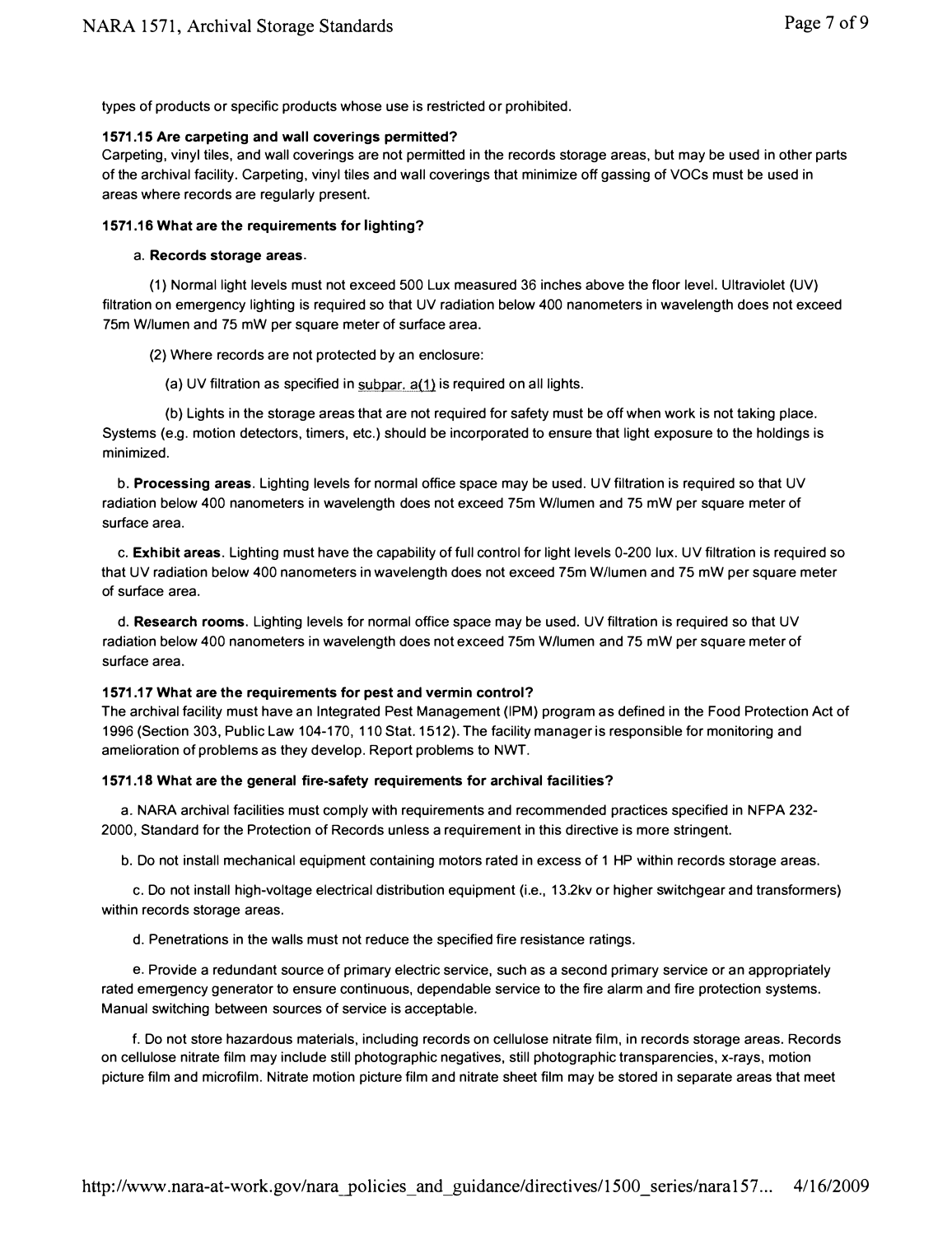the requirements of the appropriate NFPA standard, NFPA 40 (1997), Standard for the Storage and Handling of Cellulose Nitrate Motion Picture Film, or NFPA 42 (1997), Code for the Storage of Pyroxylin Plastic.

#### 1571.19 What are the smoke detection system requirements?

a. The archival facility must have an approved, supervised automatic smoke detection system providing fullbuilding coverage. Smoke detection systems must meet the requirements of NFPA 72, National Fire Alarm Code, and must be maintained in accordance with NFPA 72, Part H.

b. Locate smoke detection devices to provide a 99 percent reliability of detecting the origin of the fire in less than 5 minutes. Use photoelectric-type detectors in records storage areas.

#### 1571.20 What are the requirements for automatic sprinklers?

a. All records storage and adjacent areas must be protected by a professionally designed automatic sprinkler system that is designed to limit the maximum anticipated loss from any single fire event to a maximum of 300 cubic feet of records destroyed. Sprinkler systems for records storage areas must be separately zoned from other building areas.

b. A wet sprinkler system, installed in accordance with NFPA 13, Standard for the Installation of Sprinkler Systems, must be used except as provided in subpar. c.

c. Clean agent systems that comply with NFPA 2001, Standard on Clean Agent Fire Extinguishing Systems, or preaction sprinkler systems must be used in COld-storage rooms and other areas subject to temperatures below 40°F, and may be used in records storage vaults and museum storage areas. These systems also may be used in computer rooms and electrical and telephone closets.

#### 1571.21 What are the security requirements for archival facilities?

a. The facility must comply, at a minimum, with the security specifications for a Level III facility as defined in the Department of Justice, U. S. Marshals Service report Vulnerability Assessment of Federal Facilities dated June 28, 1995. A copy of the specifications is provided in Appendix A to 36 CFR Part 1228. NAS designates facilities that require higher level security specifications.

b. The facility must have an anti-intrusion alarm system to protect against unauthorized entry.

c. The facility must enforce controls on access to records storage areas.

d. Special security measures may be required for records storage vaults to comply with information security requirements or to protect materials of high intrinsic or monetary value.

#### 1571.22 How should the building condition be monitored and maintained?

The facility manager must ensure that

a. Schedules are developed for maintenance and calibration of control system devices for all major building systems in accordance with manufacturers' recommendations;

b. Scheduled maintenance is performed promptly; and

c. Schedules are reviewed and updated annually.

#### 1571.23 How often should building condition surveys be conducted?

To ensure that archival facilities subject to this directive meet the standards, NAS should conduct (or contract for) building condition surveys according to the following schedule:

a. New facilities. Once before acceptance of a new archival facility, at two years, and again when 10 years old. After 10 years, follow the schedule for existing facilities. If any "punch-list" items are identified in the inspection before acceptance, NAS must monitor correction/completion of those items.

b. Existing facilities. Every 5 years. When an existing facility is renovated or significantly modified, the 5-year cycle